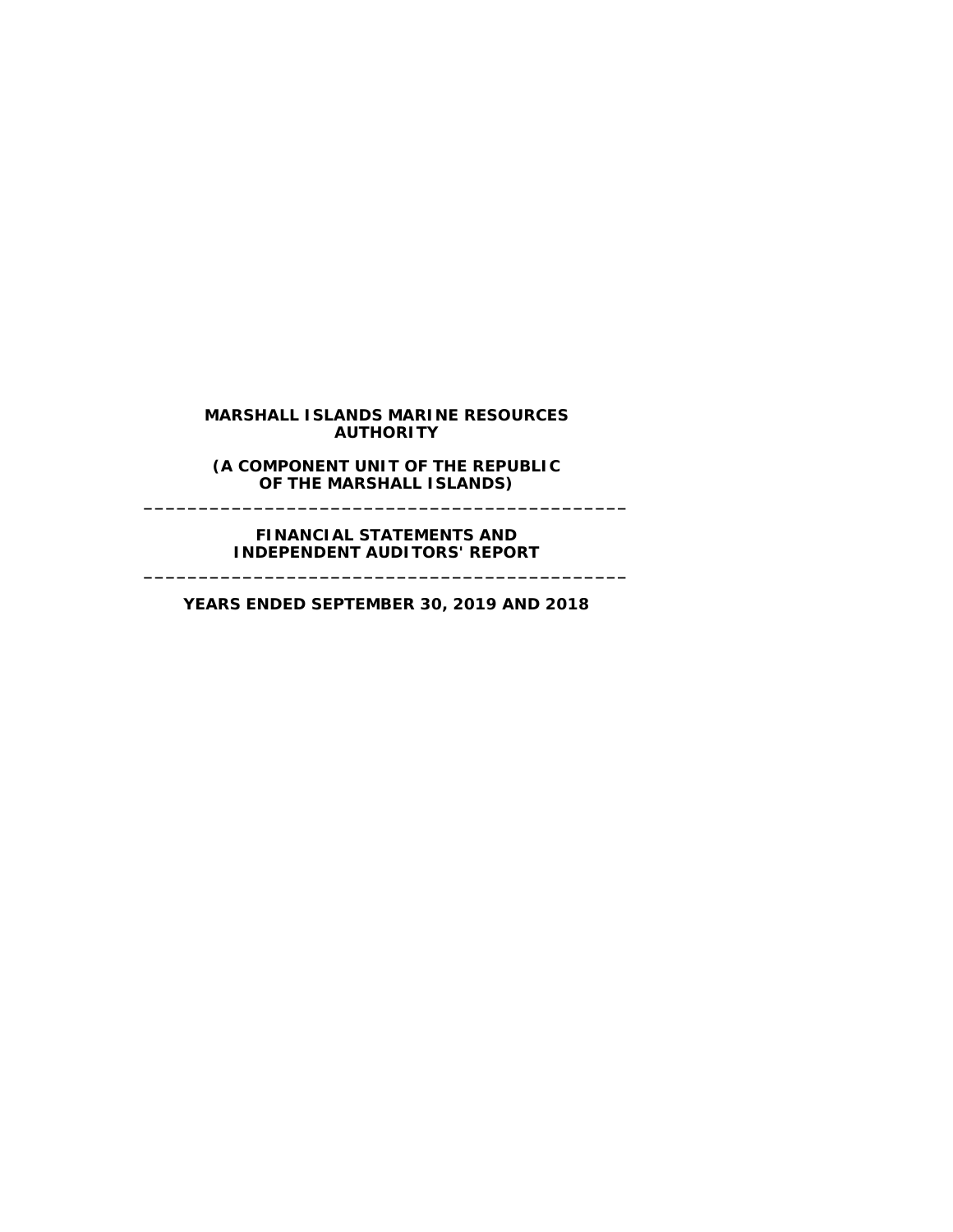Years Ended September 30, 2019 and 2018 Table of Contents

|          |                                                                                                                                                                                            | Page No. |
|----------|--------------------------------------------------------------------------------------------------------------------------------------------------------------------------------------------|----------|
| L.       | INDEPENDENT AUDITORS' REPORT                                                                                                                                                               | 1        |
| П.       | MANAGEMENT'S DISCUSSION AND ANALYSIS                                                                                                                                                       | 3        |
| HL.      | <b>FINANCIAL STATEMENTS</b>                                                                                                                                                                |          |
|          | Statements of Net Position                                                                                                                                                                 | 11       |
|          | Statements of Revenues, Expenses and Changes in Net Position                                                                                                                               | 12       |
|          | Statements of Cash Flows                                                                                                                                                                   | 13       |
|          | Notes to Financial Statements                                                                                                                                                              | 14       |
| $IV_{-}$ | INDEPENDENT AUDITORS' REPORT ON COMPLIANCE WITH<br><b>LAWS AND REGULATIONS</b>                                                                                                             |          |
|          | Independent Auditors' Report on Internal Control Over Financial<br>Reporting and on Compliance and Other Matters Based on an<br>Audit of Financial Statements Performed in Accordance With |          |
|          | Government Auditing Standards                                                                                                                                                              | 26       |
|          | Unresolved Prior Year Findings                                                                                                                                                             | 28       |
|          |                                                                                                                                                                                            |          |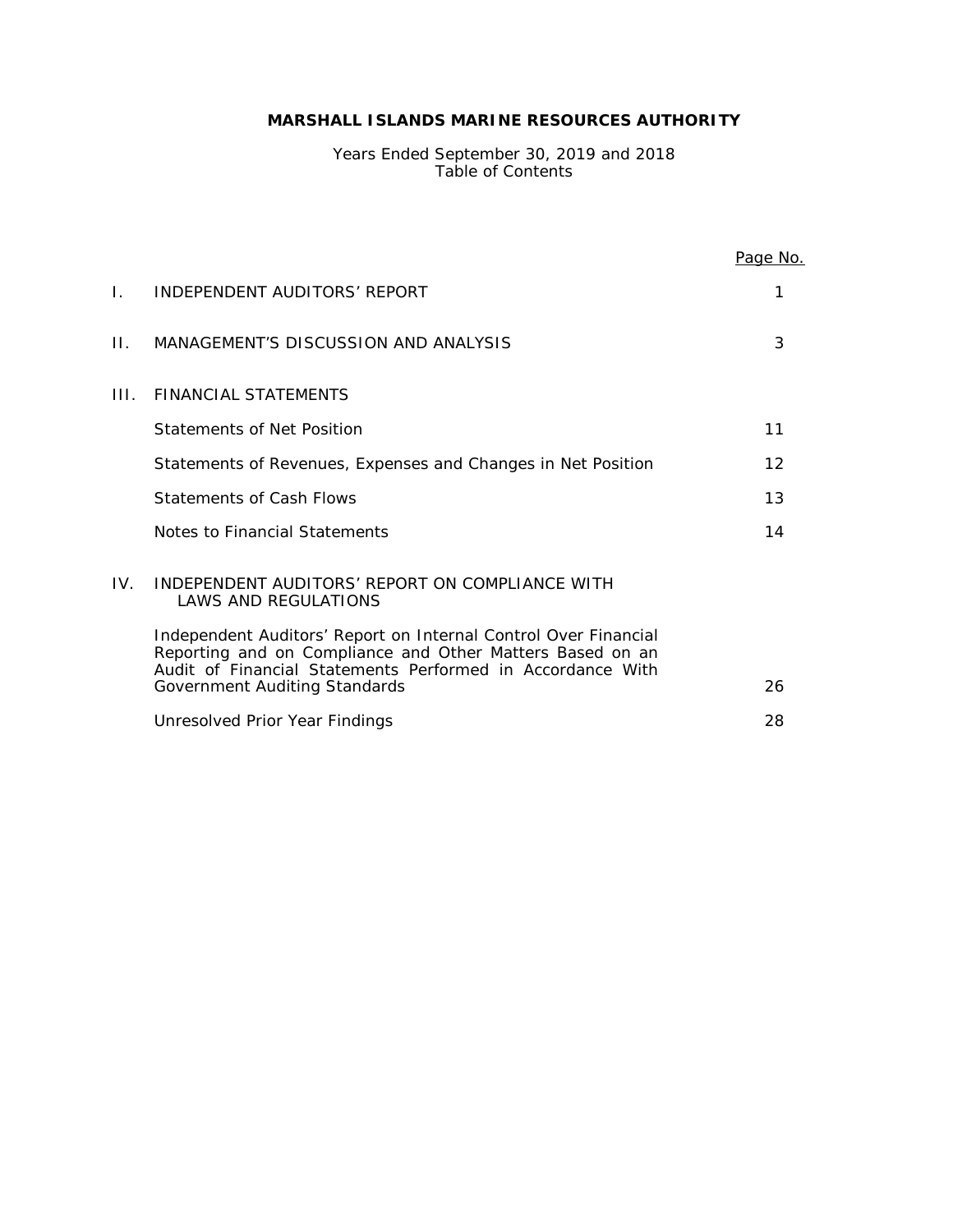# Deloitte.

Deloitte & Touche LLP 361 South Marine Corps Drive Tamuning, GU 96913-3973 USA

Tel: +1 (671) 646-3884 Fax: +1 (671) 649-4265

www.deloitte.com

# **INDEPENDENT AUDITORS' REPORT**

Board of Directors Marshall Islands Marine Resources Authority:

# **Report on the Financial Statements**

We have audited the accompanying financial statements of the Marshall Islands Marine Resources Authority (MIMRA), a component unit of the Republic of the Marshall Islands (RepMar), which comprise the statements of net position as of September 30, 2019 and 2018, and the related statements of revenues, expenses and changes in net position and of cash flows for the years then ended, and the related notes to the financial statements.

# *Management's Responsibility for the Financial Statements*

Management is responsible for the preparation and fair presentation of these financial statements in accordance with accounting principles generally accepted in the United States of America; this includes the design, implementation, and maintenance of internal control relevant to the preparation and fair presentation of financial statements that are free from material misstatement, whether due to fraud or error.

# *Auditors' Responsibility*

Our responsibility is to express an opinion on these financial statements based on our audits. We conducted our audits in accordance with auditing standards generally accepted in the United States of America and the standards applicable to financial audits contained in *Government Auditing Standards*, issued by the Comptroller General of the United States. Those standards require that we plan and perform the audit to obtain reasonable assurance about whether the financial statements are free from material misstatement.

An audit involves performing procedures to obtain audit evidence about the amounts and disclosures in the financial statements. The procedures selected depend on the auditor's judgment, including the assessment of the risks of material misstatement of the financial statements, whether due to fraud or error. In making those risk assessments, the auditor considers internal control relevant to the entity's preparation and fair presentation of the financial statements in order to design audit procedures that are appropriate in the circumstances, but not for the purpose of expressing an opinion on the effectiveness of the entity's internal control. Accordingly, we express no such opinion. An audit also includes evaluating the appropriateness of accounting policies used and the reasonableness of significant accounting estimates made by management, as well as evaluating the overall presentation of the financial statements.

We believe that the audit evidence we have obtained is sufficient and appropriate to provide a basis for our audit opinion.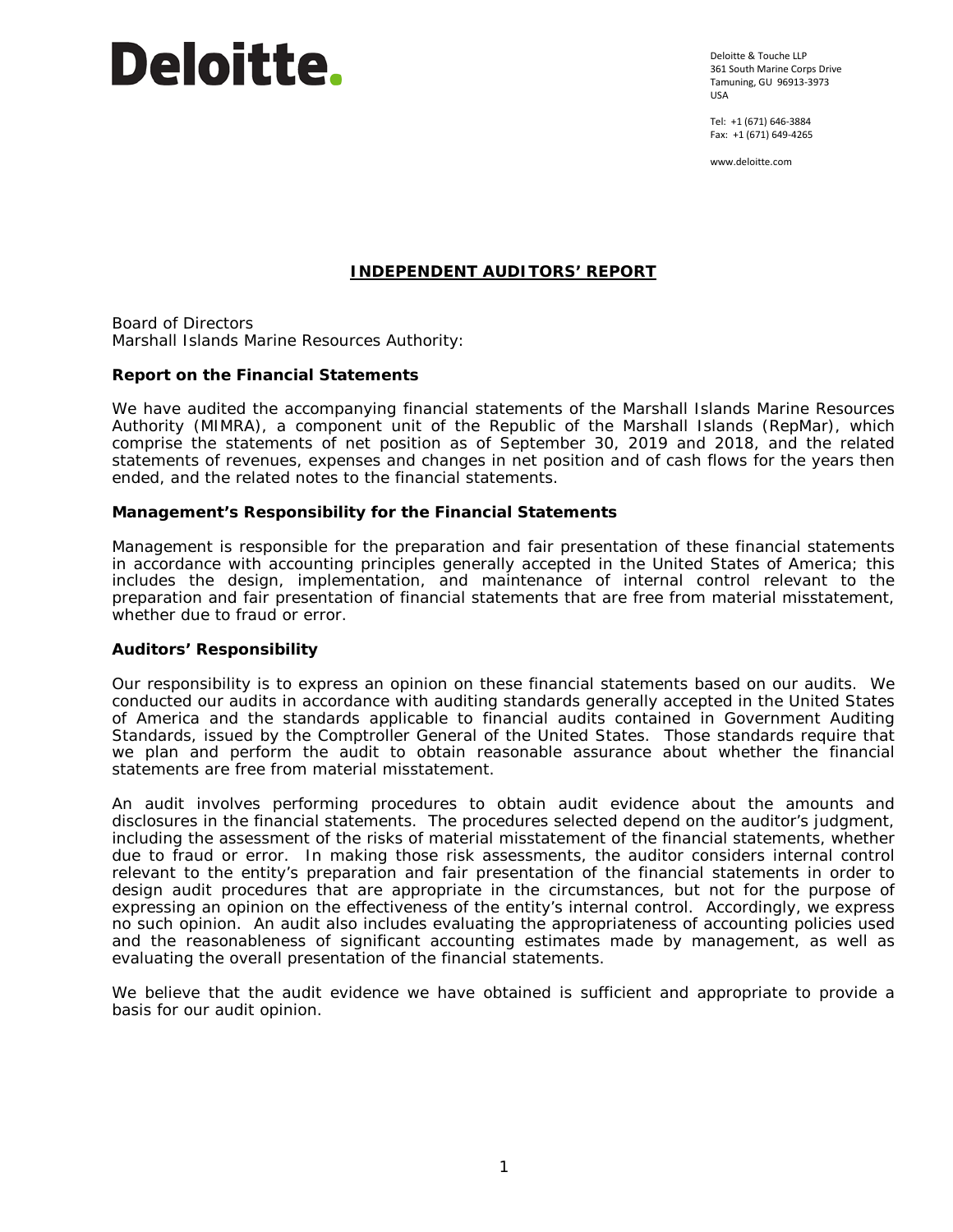# **Deloitte**

# *Opinion*

In our opinion, the financial statements referred to above present fairly, in all material respects, the financial position of MIMRA as of September 30, 2019 and 2018, and the results of its operations and its cash flows for the years then ended in accordance with accounting principles generally accepted in the United States of America.

# *Emphasis of Matter*

# *COVID-19*

As discussed in Note 13 to the financial statements, MIMRA determined that restrictions caused by the COVID-19 pandemic, coupled by existing economic factors, are negatively impacting its business, results of operations and net position that would ultimately affect future contributions available to RepMar. Our opinion is not modified with respect to this matter.

# *Other Matters*

# *Required Supplementary Information*

Accounting principles generally accepted in the United States of America require that the management's discussion and analysis on pages 3 to 10 be presented to supplement the financial statements. Such information, although not a part of the financial statements, is required by the Governmental Accounting Standards Board who considers it to be an essential part of financial reporting for placing the financial statements in an appropriate operational, economic, or historical context. We have applied certain limited procedures to the required supplementary information in accordance with auditing standards generally accepted in the United States of America, which consisted of inquiries of management about the methods of preparing the information and comparing the information for consistency with management's responses to our inquiries, the financial statements, and other knowledge we obtained during our audit of the financial statements. We do not express an opinion or provide any assurance on the information because the limited procedures do not provide us with sufficient evidence to express an opinion or provide any assurance.

# **Other Reporting Required by** *Government Auditing Standards*

In accordance with *Government Auditing Standards*, we have also issued our report dated June 17, 2020, on our consideration of MIMRA's internal control over financial reporting and on our tests of its compliance with certain provisions of laws, regulations, contracts, and grant agreements and other matters. The purpose of that report is solely to describe the scope of our testing of internal control over financial reporting and compliance and the results of that testing, and not to provide an opinion on the effectiveness of MIMRA's internal control over financial reporting or on compliance. That report is an integral part of an audit performed in accordance with *Government Auditing Standards* in considering MIMRA's internal control over financial reporting and compliance.

loite Harlett

June 17, 2020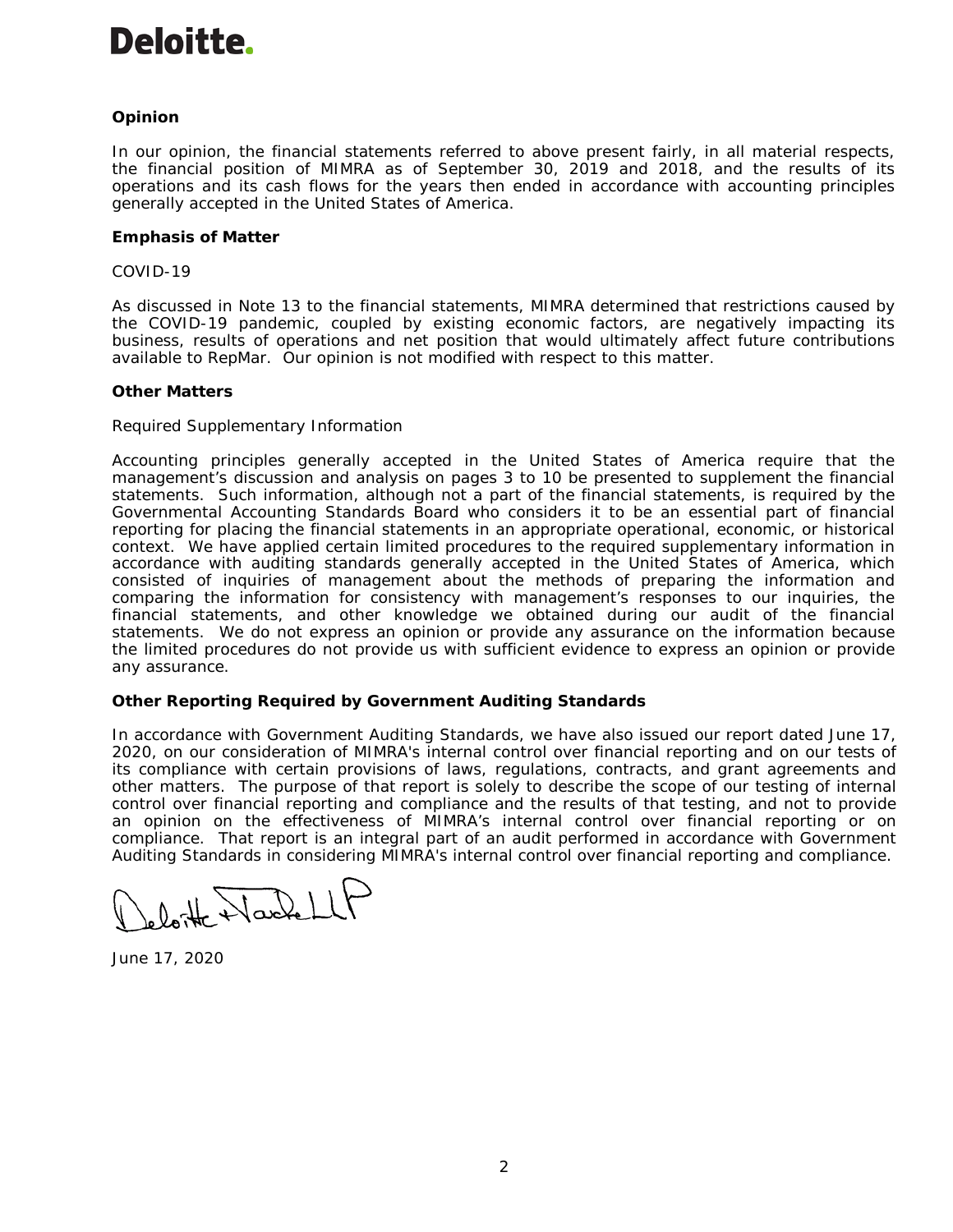Management's Discussion and Analysis September 30, 2019 and 2018

This section of the Marshall Islands Marine Resources Authority (MIMRA) annual financial report presents our discussion and analysis of MIMRA's financial performance for the fiscal year ending September 30, 2019. Please read it and verify any clarification to the financial statements, which follow this section. The below table summarizes the financial condition and operations of MIMRA for fiscal years 2019, 2018 and 2017.

 $(0/)$ 

# **Financial Operations**

#### Statements of Net Position

|                                                                                    | 2019                                   | 2018                                   | $\sqrt{2}$<br>Change | 2017                                   |
|------------------------------------------------------------------------------------|----------------------------------------|----------------------------------------|----------------------|----------------------------------------|
| ASSETS:<br>Current and other assets<br>Capital assets<br>Investment in JV          | \$27,103,373<br>4,201,373<br>5,222,356 | \$25,963,219<br>3,842,778<br>4,917,702 | 4%<br>9%<br>6%       | \$25,170,217<br>1,965,793<br>6,209,153 |
| Total Assets                                                                       | \$ 36,526,911                          | \$34,723,699                           | 5%                   | \$33,345,163                           |
| LIABILITIES:<br><b>Current Liabilities</b>                                         | $\mathfrak{L}$<br>846,420              | 903,041<br>\$                          | (6%)                 | $\mathsf S$<br>909,837                 |
| <b>NET POSITION:</b><br>Investment in capital assets<br>Restricted<br>Unrestricted | 4,201,373<br>430,995<br>31,048,123     | 3,842,778<br>742,780<br>29,235,100     | 9%<br>(41%)<br>6%    | 1,965,793<br>692,160<br>29,777,373     |
| <b>Total Net Position</b>                                                          | 35,680,491                             | 33,820,658                             | 5%                   | 32,435,326                             |
|                                                                                    | \$36,526,911                           | \$34,723,699                           | 5%                   | \$33,345,163                           |

# Statements of Revenue, Expenses and Changes in Net Position

|                                                                  |                           |                         | (%)              |                         |
|------------------------------------------------------------------|---------------------------|-------------------------|------------------|-------------------------|
| <b>REVENUES:</b>                                                 | 2019                      | 2018                    | Change           | 2017                    |
| <b>Operating Revenues</b>                                        | \$34,597,266              | \$33,938,061            | 1%               | \$34,057,424            |
| <b>Capital Revenues</b><br><b>Non-Operating Revenues</b>         | 1,286,445                 | 153,875<br>779,393      | $(100\%)$<br>65% | 2,047,217               |
| <b>Total Revenues</b>                                            | 35,883,711                | 34,871,329              | 3%               | 36,104,641              |
| EXPENSES:<br><b>Operating Expenses</b><br>Non-operating expenses | 4,882,750<br>29, 141, 128 | 4,030,989<br>29,455,008 | 21%<br>(1%)      | 4,759,761<br>40,138,929 |
| <b>Total Expenses</b>                                            | 34,023,878                | 33,485,997              | 2%               | 44,898,690              |
| Changes in net position                                          | 1,859,833                 | 1,385,332               | 34%              | (8, 794, 049)           |
| Net position at beginning of year                                | 33,820,658                | 32,435,326              | 4%               | 41,229,375              |
| Net position at end of year                                      | \$35,680,491              | \$33,820,658            | 5%               | \$32,435,326            |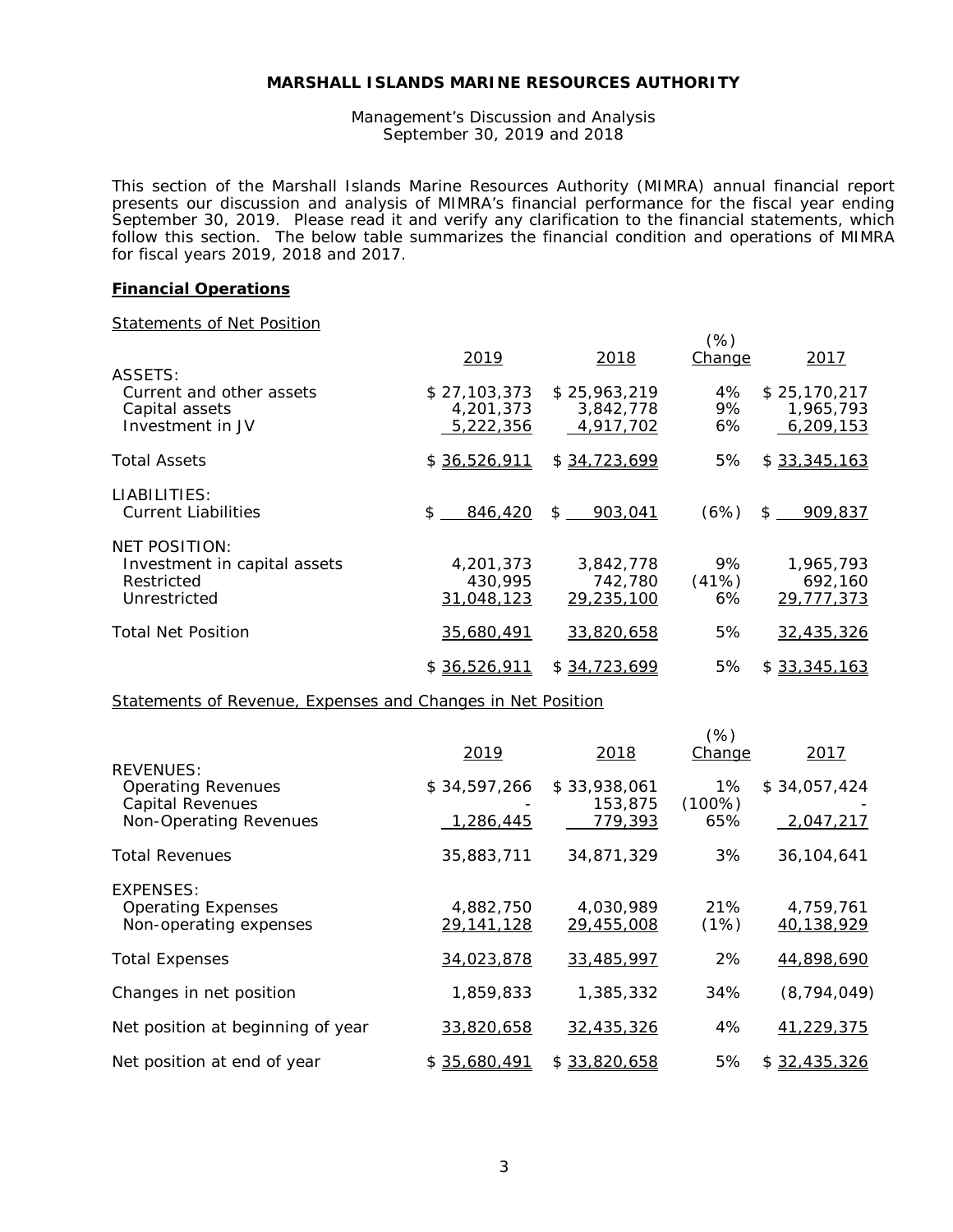Management's Discussion and Analysis, Continued September 30, 2019 and 2018

# **Overall Analysis**

Management's Discussion and Analysis for the year ended September 30, 2018 is set forth in MIMRA's report on the audit of financial statements, which is dated June 5, 2019. That Management Discussion and Analysis explains the major factors impacting the 2018 financial statements and can be obtained from MIMRA's Administrator via the contact information in page 9.

| <b>REVENUE:</b>          | <u> 2019</u> | 2018                                   | <b>Change</b> | <u> 2017</u> |
|--------------------------|--------------|----------------------------------------|---------------|--------------|
| <b>Operating Revenue</b> |              | $$34,597,266$ $$33,938,061$ $$659,205$ |               | \$34,057,424 |

Net operating revenue increased by 1%. Please see below details of the increase and decrease of revenue categories:

|                                                                                                                                             | 2019                                                                              | 2018                                                                                          | Change                                                                                                   | 2017                                                                                          |
|---------------------------------------------------------------------------------------------------------------------------------------------|-----------------------------------------------------------------------------------|-----------------------------------------------------------------------------------------------|----------------------------------------------------------------------------------------------------------|-----------------------------------------------------------------------------------------------|
| VDS<br>Licensing/registration<br>Fishing rights<br>Observers fees<br>Transshipment fees<br>Fishing violation<br>Boat charter fees<br>Others | \$28,143,896<br>2,573,000<br>2,314,357<br>766,760<br>538,000<br>200,000<br>73,253 | \$25,842,384<br>2,320,700<br>3,302,312<br>826,797<br>475,500<br>550,000<br>700,000<br>176,904 | \$2,301,512<br>252,300<br>(987,955)<br>(60, 037)<br>62,500<br>(350,000)<br>(700,000)<br><u>(103,651)</u> | \$25,389,600<br>2,508,792<br>3,143,085<br>815,987<br>596,000<br>715,000<br>700,000<br>196,430 |
| Bad debts                                                                                                                                   | 34,609,266<br>(12,000)<br>\$ 34,597,266                                           | 34, 194, 597<br>(256,536)<br>\$33,938,061                                                     | 414.669<br>244,536<br>659,205<br>S.                                                                      | 34,064,894<br>(7, 470)<br>\$34,057,424                                                        |

VDS revenues have increased by 8% due to the pooling of days in Parties to the Nauru Agreement (PNA) and Forum Fisheries Agency (FFA) with set prices at \$11,000 per day. This price is higher compared to prices in bilateral agreements. LICENSING AND REGISTRATION REVENUES have increased due to increase in the licensing of carrier vessels from 59 boats in 2018 to 70 boats in 2019, and purse seiner vessels from 127 boats in FY2018 to 130 boats in FY2019. Longline licenses have also increased by 4 boats during the year. The decrease in FISHING RIGHTS revenues is caused by the decline in the revenues from: FSM Arrangement (35%), FAA Treaty (34%) and Japan Bilateral (11%). OBSERVERS FEES have decreased by 7% due to lesser trips. TRANSSHIPMENT FEES have increased by 13% due to increase of transshipment activities at the Majuro port, from 468 boats in FY2018 to 531 boats in FY2019. FISHING VIOLATION FINES have decreased by 63%. This means that operators and master fishermen have been observing good fishing etiquette and lesser penalties were charged to fishing boats. BOAT CHARTER FEES agreement has stopped during the year. On the other hand, OTHERS REVENUES have decreased due to the decrease of export permits and dividends in FY2019.

|                           | 2019 | <u> 2018 </u> | Change | (%) Change |
|---------------------------|------|---------------|--------|------------|
| TRANSSHIPMENT:            |      |               |        |            |
| No. of boats (PS/Carrier) | 531  | 468           | 63     | 13%        |

Transshipments have increased by 63 boats. This increase is attributable to the increase of fish demand for processing at Pan Pacific Fishing (RMI), Inc. (PPF). Transshipment charges depend whether the boat are licensed or unlicensed. Licensed vessels are charged \$1,000 while unlicensed boats are charged \$2,000.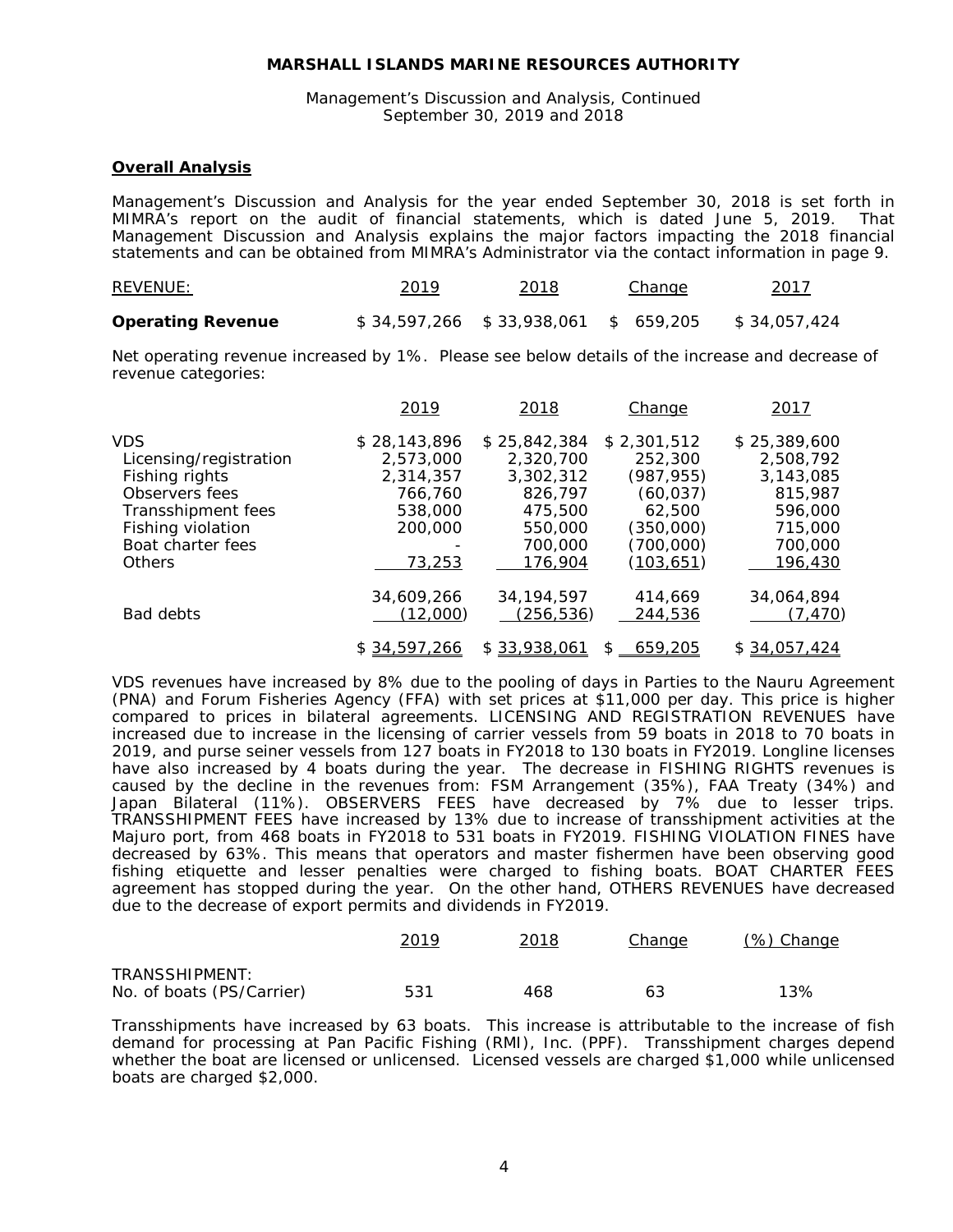# Management's Discussion and Analysis, Continued September 30, 2019 and 2018

|        |                                                                                                                                                                                                                                                                                               | 2019                                                                | 2018                                  | Change                               | (%) Percent                                           |
|--------|-----------------------------------------------------------------------------------------------------------------------------------------------------------------------------------------------------------------------------------------------------------------------------------------------|---------------------------------------------------------------------|---------------------------------------|--------------------------------------|-------------------------------------------------------|
|        | <b>BOAT REGISTRATION:</b>                                                                                                                                                                                                                                                                     |                                                                     |                                       |                                      |                                                       |
|        | a.) Foreign Boats (Purse Seiner):<br><b>CHINA</b><br>$\bullet$<br><b>JAPAN</b><br>$\bullet$<br><b>KOREA</b><br>$\bullet$<br>PHILIPPINES (RD/TJ)<br>$\bullet$<br><b>TAIWAN</b><br>$\bullet$<br>PNG (Great Investment)<br>$\bullet$<br>South Pacific<br>$\bullet$<br><b>OTHERS</b><br>$\bullet$ | 8<br>25<br>33<br>13<br>23<br>$\blacksquare$<br>$\overline{7}$<br>10 | 8<br>25<br>26<br>13<br>23<br>11<br>11 | 7<br>(11)<br>7<br>(1)                | 0%<br>0%<br>27%<br>0%<br>0%<br>(100%)<br>100%<br>(9%) |
|        | <b>TOTAL</b>                                                                                                                                                                                                                                                                                  | <u>119</u>                                                          | 117                                   | $\overline{2}$                       | 2%                                                    |
| $b.$ ) | Domestic Boats (Purse Seine):<br><b>KOO'S FISHING</b><br>$\bullet$<br><b>MIFCO</b><br>$\bullet$<br><b>PAN Pacific</b><br>$\bullet$                                                                                                                                                            | 4<br>1<br>6                                                         | 4<br>1<br>5                           | $\overline{1}$                       | 0%<br>0%<br>20%                                       |
|        | <b>TOTAL</b>                                                                                                                                                                                                                                                                                  | 11                                                                  | 10                                    | $\overline{1}$                       | 9%                                                    |
|        | c.) Japan Fisheries (Longline/Pole and Line):<br>1. POLE and LINE<br>2. LONGLINE                                                                                                                                                                                                              | 26<br>10                                                            | 23<br>9                               | 3<br>$\overline{1}$                  | 13%<br>11%                                            |
|        | <b>TOTAL</b>                                                                                                                                                                                                                                                                                  | $-36$                                                               | 32                                    | $\overline{4}$                       | 12.5%                                                 |
|        | d.) DOMESTIC (Longline):<br>1. China Overseas<br>2. LianCheng Fisheries                                                                                                                                                                                                                       | 9<br>24                                                             | 8<br>23                               | 1<br>$\overline{1}$                  | 13%<br>4%                                             |
|        | <b>TOTAL</b>                                                                                                                                                                                                                                                                                  | 33                                                                  | 31                                    | $\overline{-2}$                      | 6%                                                    |
| e.)    | CARRIER/BUNKER:<br>1. Bunker<br>2. Carrier<br><b>TOTAL</b>                                                                                                                                                                                                                                    | 14<br>70<br>84                                                      | 14<br>59<br>73                        | $\overline{\phantom{a}}$<br>11<br>11 | 0%<br>19%<br>15%                                      |
|        | <b>Grand Total</b>                                                                                                                                                                                                                                                                            | 283                                                                 | 263                                   | 20                                   | 8%                                                    |

Above are the details of the boats registered in FY2019 and FY2018, which shows an increase of 20 boats registered in FY2019.

On the other hand, aside from paying license fees, China, Japan, Philippines, Taiwan and South Pacific (USA), have purchased fishing days for the current year amounting to \$6,248,000 (equal to 568 days). Korea was also involved in the bidding process by PNA of which VDS pooled days from member countries are offered. In the current year, the pooling days have contributed \$6,549,351 (equal to 525 days) to the revenues. US Treaty through FFA has also contributed \$3,031,828 revenues (equal to 250 days). Domestic-based companies such as Koo's Fishing, MIFCO (joint venture) and PPF have contributed to the total VDS fishing day income of \$11,900,000 (equal to 1,700 days).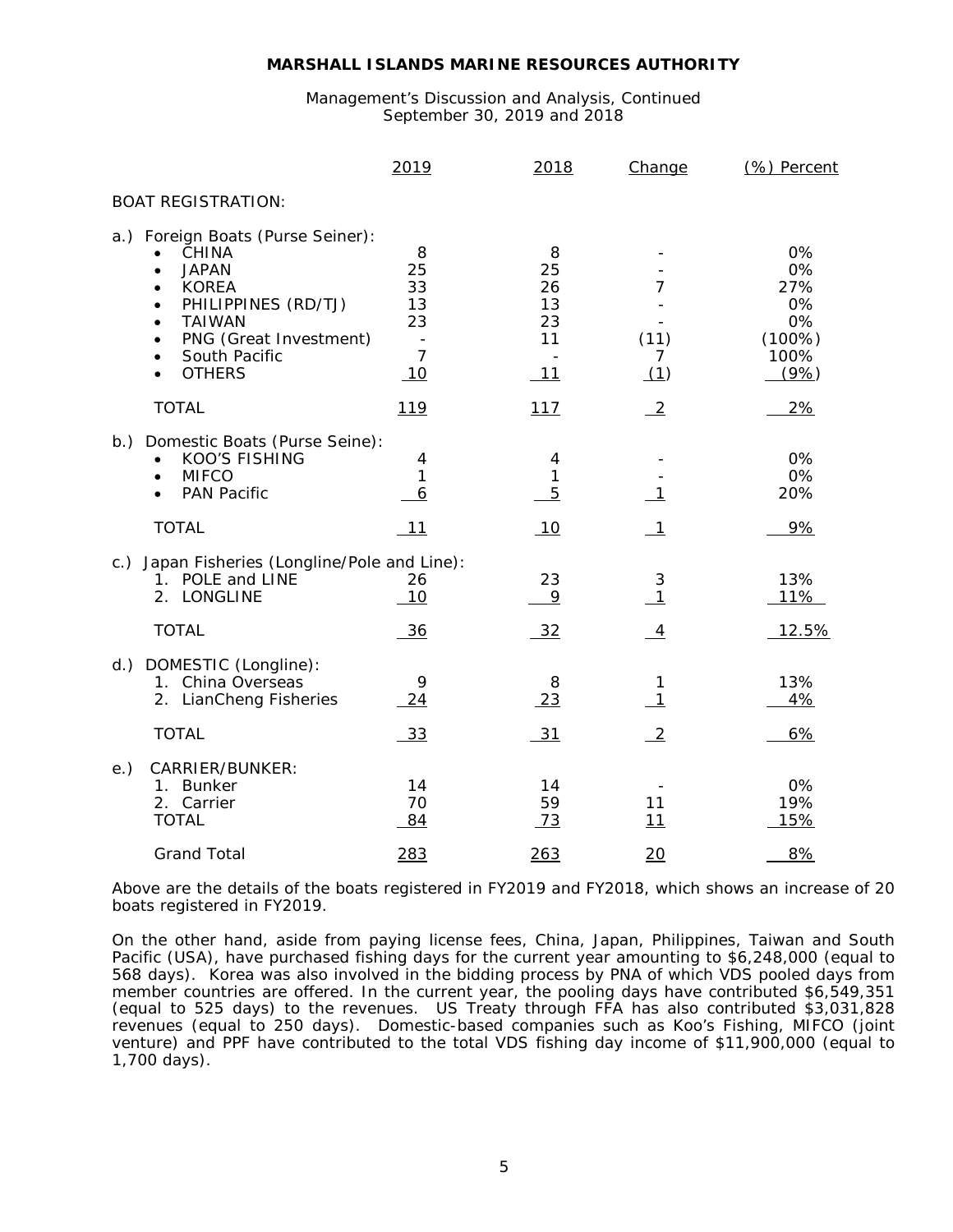Management's Discussion and Analysis, Continued September 30, 2019 and 2018

Another domestic-based company Marshall Islands Fishing Venture (MIFV) that operates China Overseas and Lian Cheng Fisheries had two (2) more registered boats in FY019 and contributed \$328,000 compared to \$372,000 in FY2018. The amount is a little bit lower due to nine (9) boats that were only registered for three months compared in FY2018 were the boats are registered for one (1) year. Bunkers and carriers have registered eleven (11) more boats during the current year compared to FY2018 and realizing \$840,000 revenues compared to last fiscal year's \$730,000.

Overall, total revenues of \$35,883,711 (includes non-operating) exceeded estimated revenues by \$2,071,211, with FY2019 revenue budget at \$33,812,500. This is a favorable outcome even current year revenues decreased by 54% compared to last year's \$4,527,454 favorable result against the FY2018 budget of \$30,190,000.

In FY2019, total operating expense is reported at \$4,882,750, which represents an increase of 21% from previous year, equivalent to a \$851,761 difference. \$167,479 of the operating expense pertains to World Bank (WB) project expenses for operation and other projects such as Rei-Maanlok, boat charter, travel (overseas & domestic), consultancy fees, meetings, conference and training. Thus, the net expenses for MIMRA's operations were \$4,715,271, which are still higher compared to FY2018 expenses. Almost all of the operating expenses have gone up during the year except for boarding and observer fees (decreased by \$24,552), membership dues and subscriptions (decreased by \$17,557), travel (decreased by \$33,899), PNA administrative fees (decreased by \$24,539) and miscellaneous expenses (decreased by \$6,559).

Contributions to RepMar in FY2019 amounting to \$29,141,128 did not change significantly compared to the FY2018 transfer of \$29,440,214 (a decrease of 1%). The decrease contributed to MIMRA's net profit of \$1,859,833 during the year. This is a 34% increase compared to the FY2018 change in net position of \$1,385,332.

MIMRA's financial condition as shown by the change in net position at end of the year shows an overall increase of 5% compared to FY2018.

# **Fund Analysis**

At the end of FY2019, MIMRA's combined funds (savings and current account) amounted to \$24,458,060 which was higher by 30% compared to \$18,710,050 at the end of FY2018. The increase can be attributed to collections from the domestic based fishing companies and to the slight increase in fishing day prices. The Contributions to RepMar decreased by \$299,086 from \$29,440,214 in FY2018 to \$29,141,128 in FY2019. This decrease, together with the increase in operating and non-operating revenues, contributed to the increase of the overall fund balance of MIMRA during the current year. Equity earnings from the joint venture increased by 6% compared to FY2018. Dividends from the Joint Venture are directly paid to RepMar and are recorded in MIMRA's books as an addition to the annual contributions to RepMar's General Fund. Grants amounted to \$737,829 (WB Grant \$582,829 and TNC Grant \$155,000) in FY2019, which increased by 49% in comparison to the \$492,906 in FY2018. Interest income amounted to \$242,962 during the current year, which is higher by 76% compared to the \$137,724 in FY2018, which also affected the overall fund balances of MIMRA in FY2019.

# **Budget Variances**

Actual total revenues, including both operating and non-operating revenues, generated in FY2019, were reported at \$35,883,711. Compared to the budgeted total revenues in FY2019 of \$33,812,500, the result was favorable by as much as \$2,071,211 and is 6% higher compared to the final budget of the same year. Actual expenses, including the contribution out to RepMar and other contribution, in FY2019 amounted to \$34,023,878. When compared to the budget of \$32,614,683, the result was unfavorable variance of \$1,409,195 or 4%.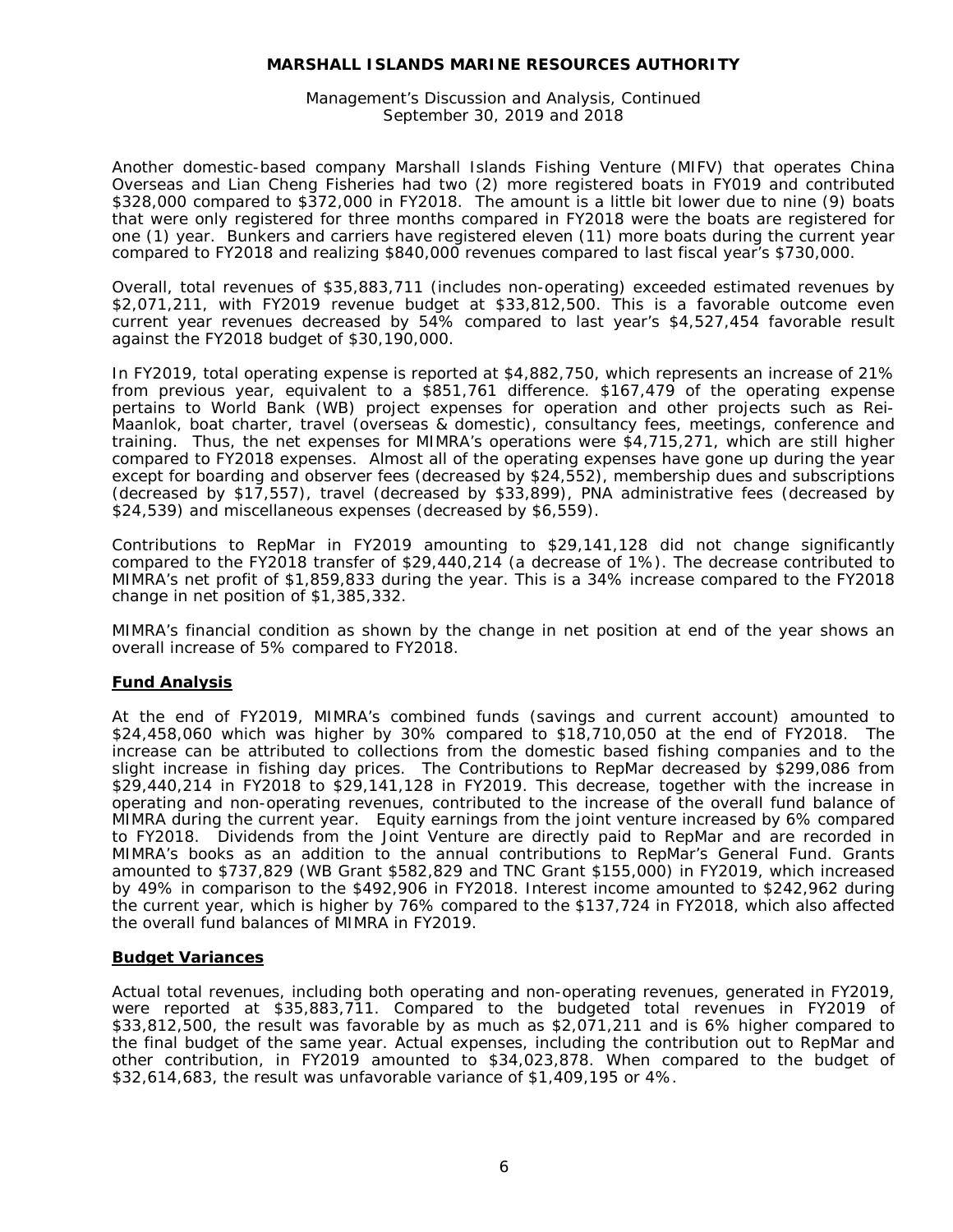# Management's Discussion and Analysis, Continued September 30, 2019 and 2018

# **Capital Assets**

At the end of the FY2019, MIMRA has a net investment in capital assets of \$4,201,373 compared to \$3,842,778 in FY2018. This is a 9% increase equal to \$358,595. The table below indicates an excellent standing of the MIMRA capital assets. Details of addition and disposal are also shown at the table below.

|                                 | 2019          | 2018        | 2017        |
|---------------------------------|---------------|-------------|-------------|
| <b>Buildings</b>                | \$3,197,735   | \$          | \$          |
| <b>Building improvements</b>    | 210.874       | 210.874     | 210,874     |
| Equipment improvements          | 109,270       | 109,270     | 96,052      |
| <b>Vehicles</b>                 | 371.264       | 374,764     | 289,080     |
| Equipment                       | 1,211,416     | 691,046     | 91,089      |
| Furniture and fixtures          | 66.171        | 43.218      | 43,218      |
| <b>Motorboats</b>               | 163,912       | 163,912     | 158,512     |
|                                 |               |             |             |
|                                 | 5.330.642     | 1,593,084   | 1,388,825   |
| Less: Accumulated Depreciation  | (1, 129, 269) | (966, 206)  | (940, 790)  |
|                                 |               |             |             |
|                                 | 4,201,373     | 626,878     | 448,035     |
| <b>Construction in Progress</b> |               | 3,215,900   | 1,517,758   |
|                                 | \$4,201,373   | \$3,842,778 | \$1,965,793 |
|                                 |               |             |             |

FY2019 capital asset additions and disposals include:

|                |                        | Addition    | Disposal       | Net             |
|----------------|------------------------|-------------|----------------|-----------------|
| $\mathbf{1}$ . | <b>Building</b>        | \$3,197,735 | \$             | 3,197,735<br>\$ |
| 2.             | Equipment              | 643,933     | 123,563        | 520,370         |
| 3.             | <b>Vehicles</b>        | 20,495      | 23,995         | (3,500)         |
| 4.             | Furniture and fixtures | 55,746      | 32,793         | 22,953          |
|                |                        | 3,917,909   | (180, 351)     | 3,737,558       |
|                | Depreciation           | (343, 414)  | 180,351        | (163, 063)      |
|                | Non-depreciable asset  | 214,640     | (3,430,540)    |                 |
|                |                        | \$3,789,135 | \$ (3,430,540) | \$ 3,574,495    |

For additional info concerning capital assets, please see note 6 to the financial statements.

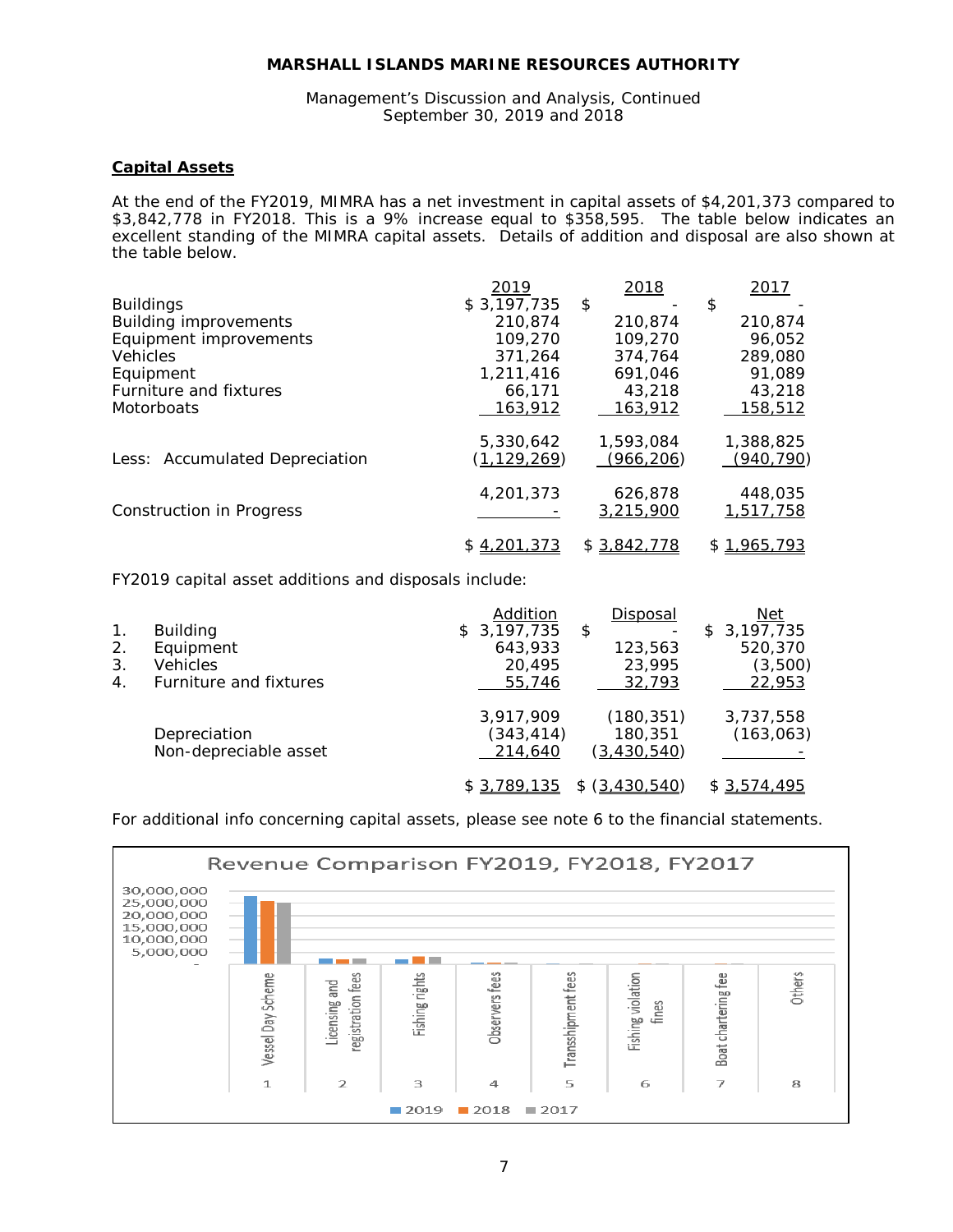# Management's Discussion and Analysis, Continued September 30, 2019 and 2018

|   |                                 | 2019         | 2018         | 2017         |
|---|---------------------------------|--------------|--------------|--------------|
|   |                                 |              |              |              |
|   | Vessel Day Scheme               | \$28,143,896 | \$25,842,384 | \$25,389,600 |
| 2 | Licensing and registration fees | 2,573,000    | 2,320,700    | 2,508,792    |
| 3 | Fishing rights                  | 2,314,357    | 3,302,312    | 3,143,085    |
| 4 | Observers fees                  | 766,760      | 826,797      | 815,987      |
| 5 | Transshipment fees              | 538,000      | 475,500      | 596,000      |
| 6 | Fishing violation fines         | 200,000      | 550,000      | 715,000      |
| 7 | Boat chartering fee             |              | 700,000      | 700,000      |
| 8 | Others                          | 73,253       | 176,904      | 196,430      |
|   | <b>Total Revenues</b>           | 34,609,266   | 34, 194, 597 | 34,064,764   |
|   | Bad debt expense                | (12,000)     | (256,536)    | (7, 470)     |
|   | Net Revenues                    | \$34,597,266 | \$33,938,061 | \$34,064,764 |
|   | Overall change FY2019 vs FY2018 | \$659,205    | 1.94%        |              |

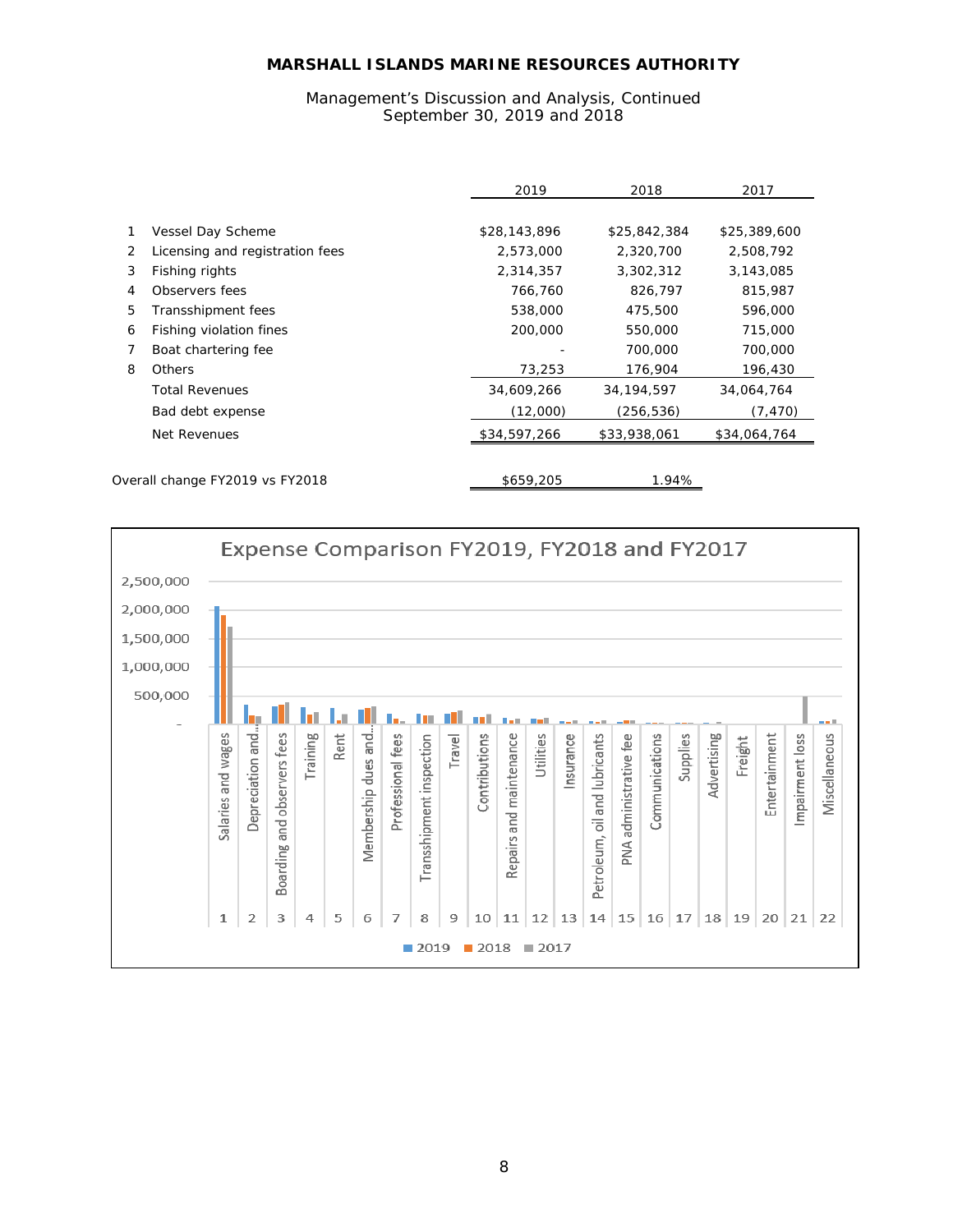# Management's Discussion and Analysis, Continued September 30, 2019 and 2018

|                |                                    | 2019        | 2018        | 2017        |
|----------------|------------------------------------|-------------|-------------|-------------|
| 1              | Salaries and wages                 | \$2,069,591 | \$1,905,768 | \$1,721,637 |
| 2              | Depreciation and amortization      | 343,414     | 160,414     | 140,754     |
| 3              | Boarding and observers fees        | 316,273     | 340,825     | 391,391     |
| 4              | Training                           | 307,364     | 163,779     | 221,444     |
| 5              | Rent                               | 292,723     | 65,844      | 186,968     |
| 6              | Membership dues and subscription   | 269,401     | 286,978     | 322,266     |
| $\overline{7}$ | Professional fees                  | 200,219     | 96,122      | 51,550      |
| 8              | Transshipment inspection           | 192,400     | 154,800     | 157,200     |
| 9              | Travel                             | 191,427     | 225,326     | 245,248     |
| 10             | Contributions                      | 131,748     | 127,997     | 177,160     |
| 11             | Repairs and maintenance            | 117,055     | 76,624      | 97,359      |
| 12             | <b>Utilities</b>                   | 99,516      | 90,240      | 116,532     |
| 13             | Insurance                          | 59,653      | 47,399      | 70,445      |
| 14             | Petroleum, oil and lubricants      | 54,201      | 49,011      | 69,295      |
| 15             | PNA administrative fee             | 45,354      | 69,893      | 77,978      |
| 16             | Communications                     | 36,959      | 36,619      | 34,315      |
| 17             | <b>Supplies</b>                    | 34,556      | 25,464      | 33,377      |
| 18             | Advertising                        | 33,205      | 21,048      | 40,096      |
| 19             | Freight                            | 16,580      | 13,947      | 11,018      |
| 20             | Entertainment                      | 13,300      | 8,521       | 11,869      |
| 21             | Impairment loss                    |             |             | 500,000     |
| 22             | Miscellaneous                      | 57,811      | 64,370      | 81,859      |
|                | <b>Total Operating Expense</b>     | \$4,882,750 | \$4,030,989 | \$4,759,761 |
|                |                                    |             |             |             |
|                | Overall change (FY2019 vs FY 2018) | \$851,761   | 21%         |             |

# **Economic Factors and Next Year Budgets and Rates**

The budget has been formulated and approved by the MIMRA Board for FY2020. Projected revenues, both operating and non-operating, are \$34,446,500, while projected expenses, including Projected expenses are detailed as follows: \$30,000,000 for contribution to the RMI General Fund, \$4,639,060 for MIMRA OPEX and \$1,099,405 for WB expenses and capital expenditures. In FY2019, the Board of Directors approved a 20% increase in operating expenses, due to the expected increase in expenses in relation to the new office transfer. The 15% across the board increase approved by the Board is to fund employee contract renewals and new contracts during FY2020. Travel expenses, both international and domestic, will depend on how it will be funded, but for unfunded trips, MIMRA will shoulder the cost. Some domestic travel covered by grants that were approved and released to MIMRA in previous years, will be used in FY2020. A supplemental budget amounting to \$2,117,500 for FY2020 has also been approved and shall be used for the MIMRA headquarters extension for Competent Authority laboratory/offices and for the renovation of different outer-island fish markets. The funds will be taken out from the enforcement fund as discussed by the Board during a board meeting.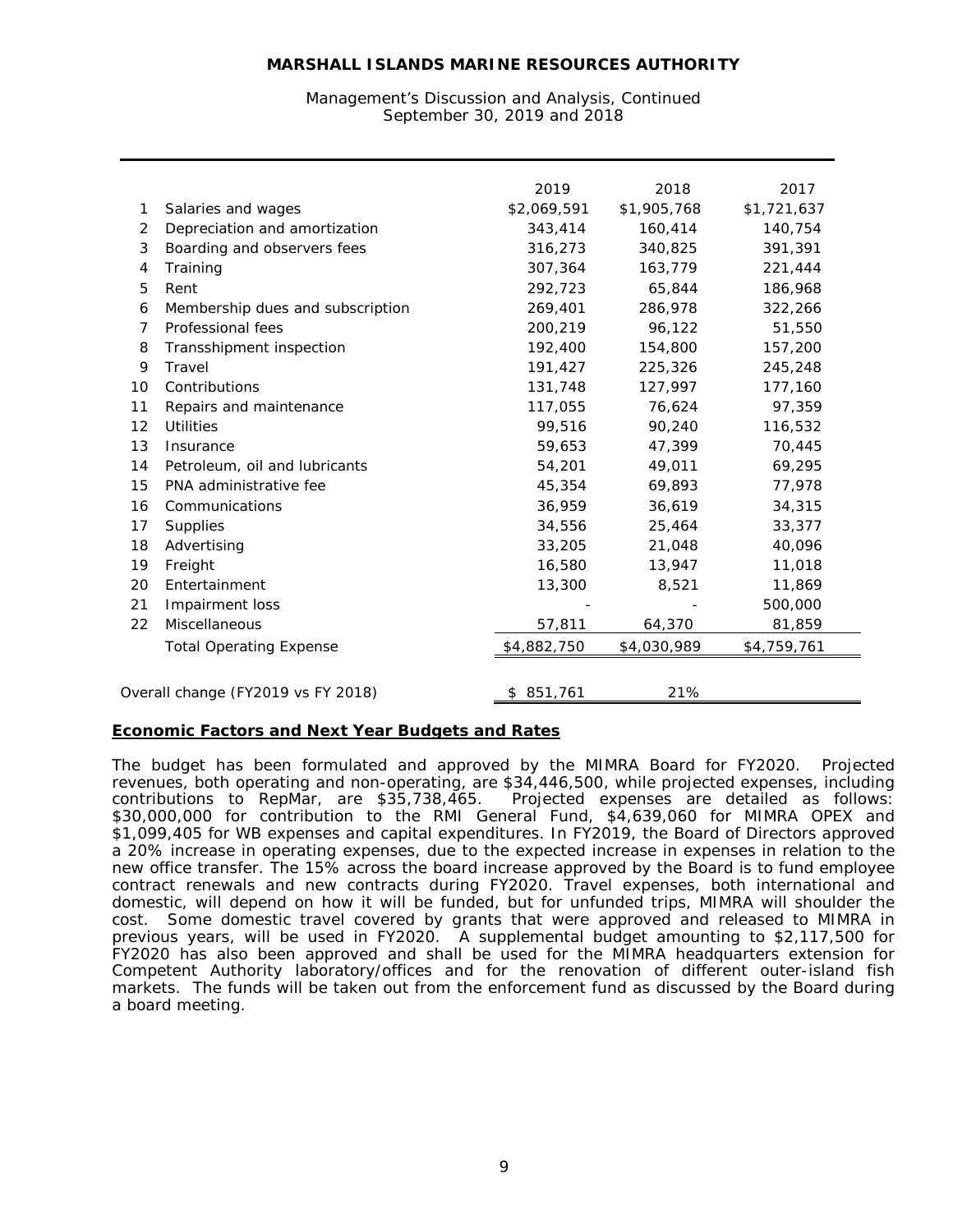Management's Discussion and Analysis, Continued September 30, 2019 and 2018

The continuing up and down prices of fuel in the world market also affected the Marshall Islands. Marshall Islands still has the highest fuel prices in the Micronesia which has an average of \$5.50 per gallon during the year. It is higher by at least 15% of the pump prices. Commodities in the island continue to have high prices compared to that in the previous years, including the cost of utilities. MIMRA's cost saving and conservation measures adopted in FY11 is still adopted in the formulation of the FY2020 budget. As mentioned above, salaries and wages and operating expenses have an approved increase of 15% and 20%, respectively. Some positions are still to be filled; thus, a budget for new hires is also provided.

Though climate change is a continuing factor that would affect MIMRA's revenue generation, FAD closure is also an aspect that affects MIMRA revenue collections, especially transshipment revenue. FAD closure, means fewer boats berthing in Majuro. Bilateral agreements between MIMRA Japan, China, Taiwan, PNG and Philippines were signed with matching Fishing Days incorporated therein as part of the agreement. Korea did not register the members' vessels under the Korea Fishing Association as practiced, but instead, the members registered their vessels as individual companies and preferred to be in the VDS pooling. The companies also signed an agreement with MIMRA. These will boost revenue generation for FY2020.

The MIMRA FY2020 budget as discussed above was approved before the COVID-19 pandemic. The pandemic has affected MIMRA's revenues when RepMar Government has decided to regulate the arrival of boats berthing the Marshall Islands. Transshipment activities declined, from a monthly average of 45 boats in FY2019 to 22 boats from January 1 to May 30, 2020. This represents a decline by at least 50%. Observer activities has also stopped 100%. Furthermore, as of May 30, 2020, MIMRA has unsold 797 VDS fishing days which is equivalent to \$8,767,000 (at \$11,000 per day). If the pandemic continues and if MIMRA will not able to sell the remaining days, then MIMRA FY2020 budget will have to be re-constructed.

#### **Contacting MIMRA's financial management**

This financial report is designed to provide our beneficiaries and others a general overview of MIMRA's finances and to demonstrate its accountability for the money it collects. If you have questions about this report or need additional financial information, contact the Administrator, P.O. Box 175, Majuro, MH 96960 or via our website [mimra.com.](mailto:mimra.@ntamar.net)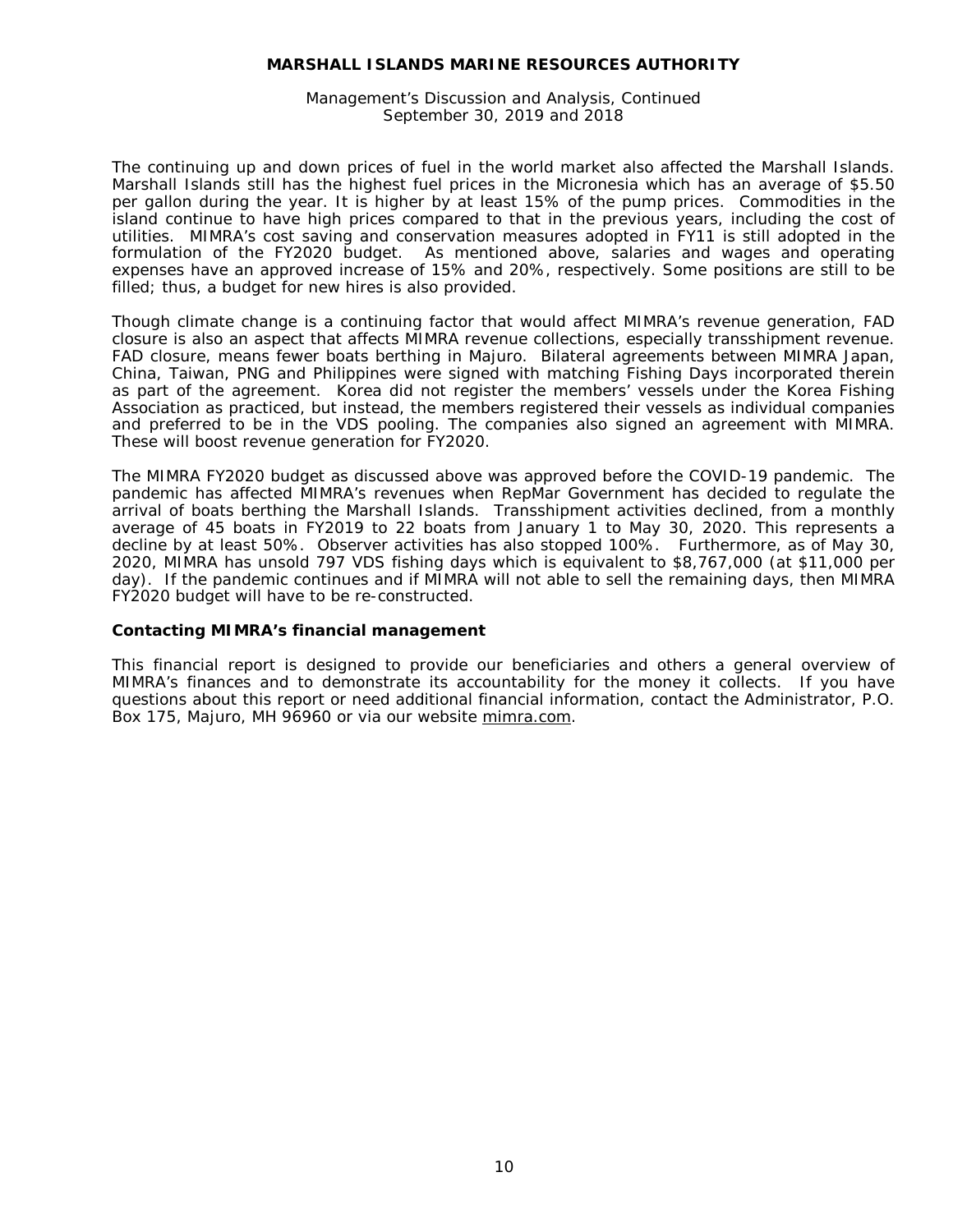#### Statements of Net Position September 30, 2019 and 2018

|                                                                                                                                    | 2019                                                    | 2018                                                               |
|------------------------------------------------------------------------------------------------------------------------------------|---------------------------------------------------------|--------------------------------------------------------------------|
| <b>ASSETS</b>                                                                                                                      |                                                         |                                                                    |
| Current assets:                                                                                                                    |                                                         |                                                                    |
| Cash                                                                                                                               | 3,227,987<br>\$                                         | 11,840,709<br>\$                                                   |
| Time certificates of deposit                                                                                                       | 21,230,073                                              | 6,869,341                                                          |
| Receivables:<br>Affiliates<br>Trade<br>Due from PNA Office<br>Accrued interest<br>Other                                            | 703,807<br>1,514,694<br>1,284,566<br>84,900<br>124,546  | 704,407<br>1,583,453<br>5,804,788<br>84,624<br>134,796             |
| Less allowance for doubtful accounts                                                                                               | 3,712,513<br>(1,067,391)                                | 8,312,068<br>(1,058,899)                                           |
|                                                                                                                                    | 2,645,122                                               | 7,253,169                                                          |
| Total current assets                                                                                                               | 27, 103, 182                                            | 25,963,219                                                         |
| Capital assets:<br>Nondepreciable capital assets<br>Capital assets, net of accumulated depreciation<br>Investment in joint venture | 4,201,373<br>5,222,356<br>9,423,729<br>36,526,911<br>\$ | 3,215,900<br>626,878<br>4,917,702<br>8,760,480<br>34,723,699<br>\$ |
| <b>LIABILITIES AND NET POSITION</b>                                                                                                |                                                         |                                                                    |
| Current liabilities:<br>Accounts payable<br>Contracts payable<br>Payable to affiliates<br>Other liabilities and accruals           | \$<br>174,079<br>157,633<br>332,041<br>182,667          | \$<br>136,025<br>335,949<br>271,569<br>159,498                     |
| <b>Total liabilities</b>                                                                                                           | 846,420                                                 | 903,041                                                            |
| Commitments                                                                                                                        |                                                         |                                                                    |
| Net position:<br>Net investment in capital assets<br>Restricted<br>Unrestricted                                                    | 4,201,373<br>430,995<br>31,048,123                      | 3,842,778<br>742,780<br>29,235,100                                 |
| Total net position                                                                                                                 | 35,680,491                                              | 33,820,658                                                         |
|                                                                                                                                    | 36,526,911<br>\$                                        | \$<br>34,723,699                                                   |

See accompanying notes to financial statements.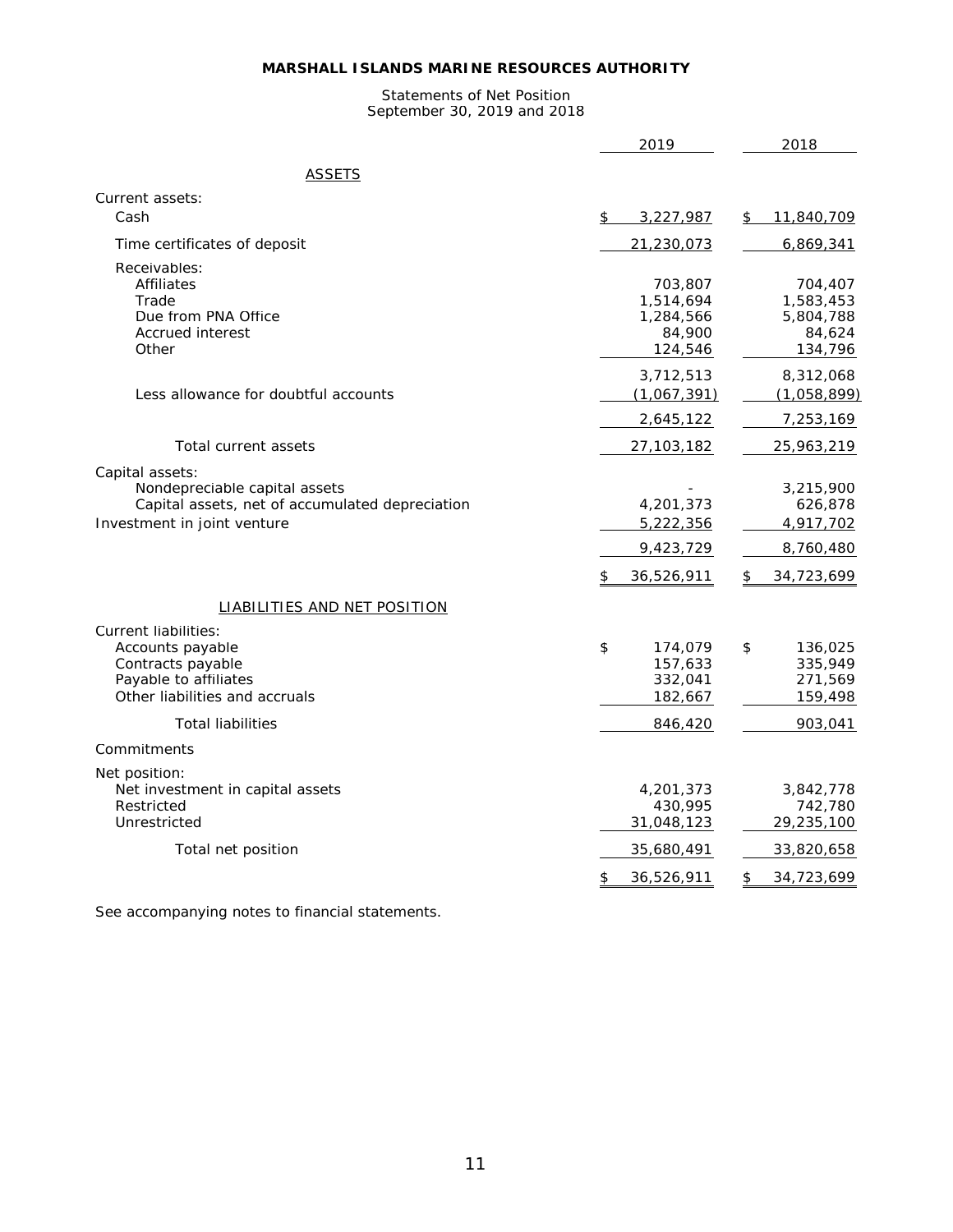#### Statements of Revenues, Expenses and Changes in Net Position Years Ended September 30, 2019 and 2018

|                                             | 2019               | 2018              |
|---------------------------------------------|--------------------|-------------------|
| Operating revenues:                         |                    |                   |
| Vessel Day Scheme                           | \$<br>28,143,896   | \$<br>25,842,384  |
| Licensing and registration fees             | 2,573,000          | 2,320,700         |
| Fishing rights                              | 2,314,357          | 3,302,312         |
| Observer fees                               | 766,760            | 826,797           |
| Transshipment fees                          | 538,000            | 475,500           |
| Fishing violation fines                     | 200,000            | 550,000           |
| Boat charter fees<br>Other                  |                    | 700,000           |
|                                             | 73,253             | 176,904           |
| Total operating revenues                    | 34,609,266         | 34, 194, 597      |
| Bad debts expense                           | (12,000)           | (256, 536)        |
| Total net operating revenues                | 34,597,266         | 33,938,061        |
| Operating expenses:                         |                    |                   |
| Salaries and wages                          | 2,069,591          | 1,905,768         |
| Depreciation and amortization               | 343,414            | 160,414           |
| Boarding and observer fees                  | 316,273            | 340,825           |
| Training<br>Rent                            | 307,364            | 163,779           |
| Membership dues and subscriptions           | 292,723<br>269,401 | 65,844<br>286,978 |
| Professional fees                           | 200,219            | 96,122            |
| Transshipment inspection                    | 192,400            | 154,800           |
| Travel                                      | 191,427            | 225,326           |
| Contributions                               | 131,748            | 127,997           |
| Repairs and maintenance                     | 117,055            | 76,624            |
| <b>Utilities</b>                            | 99,516             | 90,240            |
| Insurance                                   | 59,653             | 47,399            |
| Petroleum, oil and lubricants               | 54,201             | 49,011            |
| PNA administrative fee                      | 45,354             | 69,893            |
| Communications                              | 36,959             | 36,619            |
| Supplies                                    | 34,556             | 25,464            |
| Advertising                                 | 33,205             | 21,048            |
| Freight                                     | 16,580             | 13,947            |
| Entertainment                               | 13,300             | 8,521             |
| Miscellaneous                               | 57,811             | 64,370            |
| Total operating expenses                    | 4,882,750          | 4,030,989         |
| Operating income                            | 29,714,516         | 29,907,072        |
| Nonoperating revenues (expenses):           |                    |                   |
| Equity in earnings of joint venture         | 304,654            | 148,763           |
| World Bank grants                           | 582,829            | 467,906           |
| Nature Conservancy grant                    | 155,000            | 25,000            |
| Interest income                             | 242,962            | 137,724           |
| Gain (loss) on sale of asset                | 1,000              | (14, 794)         |
| Contributions to RepMar                     | (29,141,128)       | (29, 440, 214)    |
| Total nonoperating revenues (expenses), net | (27, 854, 683)     | (28, 675, 615)    |
| Income before capital contributions         | 1,859,833          | 1,231,457         |
| Capital contributions                       |                    | 153,875           |
| Change in net position                      | 1,859,833          | 1,385,332         |
| Net position at beginning of year           | 33,820,658         | 32,435,326        |
| Net position at end of year                 | \$<br>35,680,491   | \$<br>33,820,658  |

See accompanying notes to financial statements.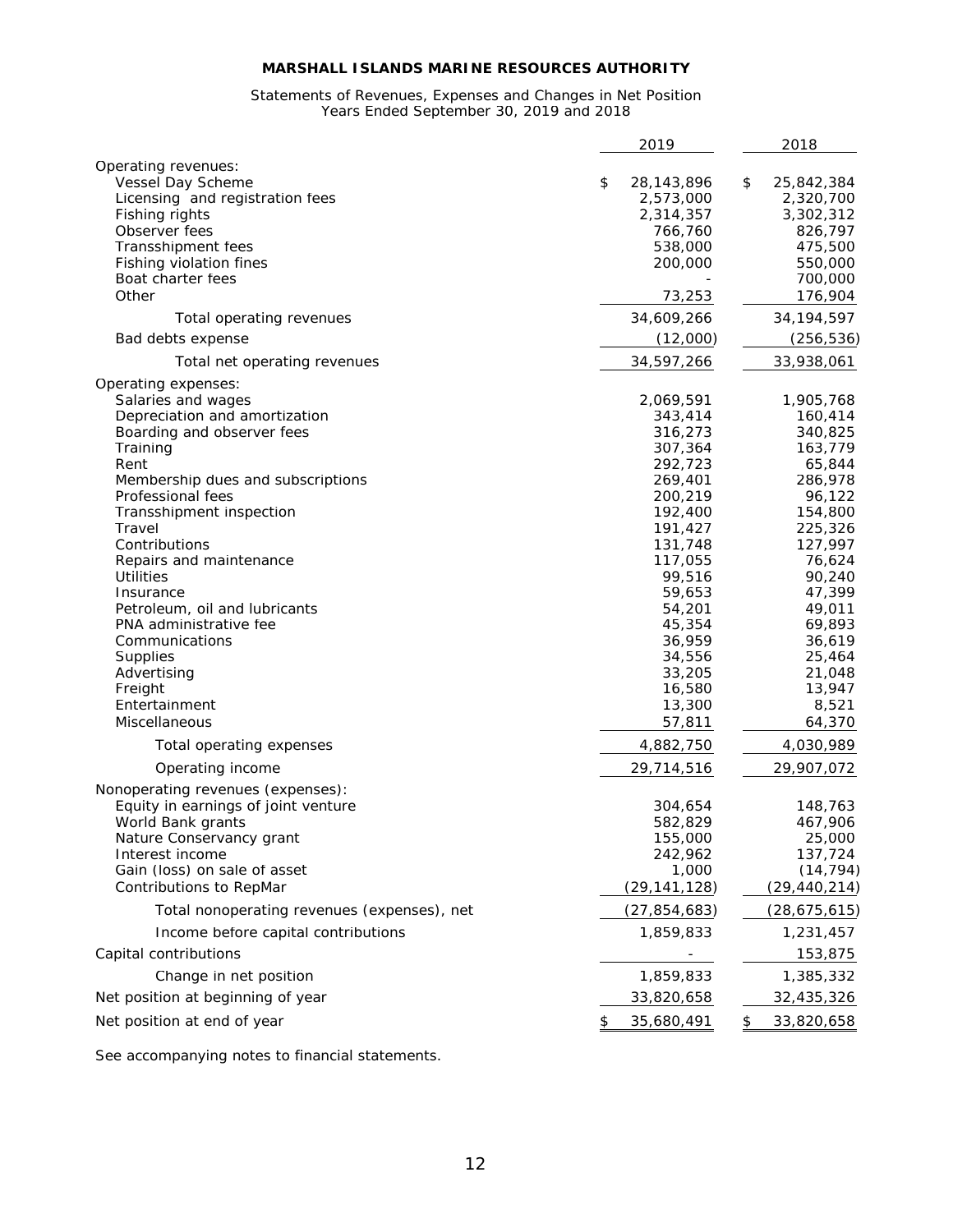#### Statements of Cash Flows Years Ended September 30, 2019 and 2018

|                                                                                                                                                                                                                                                                                                                                                                                                                                                                                            |          | 2019                                                                                                      |                         | 2018                                                                                                                          |
|--------------------------------------------------------------------------------------------------------------------------------------------------------------------------------------------------------------------------------------------------------------------------------------------------------------------------------------------------------------------------------------------------------------------------------------------------------------------------------------------|----------|-----------------------------------------------------------------------------------------------------------|-------------------------|-------------------------------------------------------------------------------------------------------------------------------|
| Cash flows from operating activities:<br>Cash received from customers<br>Cash payments to suppliers for goods and services<br>Cash payments to employees for services                                                                                                                                                                                                                                                                                                                      | \$       | 39,205,589<br>(2, 549, 328)<br>(2,046,629)                                                                | \$                      | 34,570,216<br>(2, 298, 637)<br>(1, 857, 483)                                                                                  |
| Net cash provided by operating activities                                                                                                                                                                                                                                                                                                                                                                                                                                                  |          | 34,609,632                                                                                                |                         | 30,414,096                                                                                                                    |
| Cash flows from noncapital financing activities:<br>Operating grants received<br>Payments made to RepMar                                                                                                                                                                                                                                                                                                                                                                                   |          | 737,829<br>(29, 141, 128)                                                                                 |                         | 492,906<br>(28,000,000)                                                                                                       |
| Net cash used for noncapital financing activities                                                                                                                                                                                                                                                                                                                                                                                                                                          |          | (28, 403, 299)                                                                                            |                         | (27, 507, 094)                                                                                                                |
| Cash flows from capital and related financing activities:                                                                                                                                                                                                                                                                                                                                                                                                                                  |          |                                                                                                           |                         |                                                                                                                               |
| Acquisition of capital assets<br>Proceeds from sale of capital assets                                                                                                                                                                                                                                                                                                                                                                                                                      |          | (702,009)<br>1,000                                                                                        |                         | (1,636,006)<br>16,437                                                                                                         |
| Net cash used for capital and related financing activities                                                                                                                                                                                                                                                                                                                                                                                                                                 |          | (701,009)                                                                                                 |                         | (1,619,569)                                                                                                                   |
| Cash flows from investing activities:<br>Net (additions to) withdrawl from time certificates of deposit<br>Interest received on time certificates of deposit                                                                                                                                                                                                                                                                                                                               |          | (14, 360, 732)<br>242,686                                                                                 |                         | 4,510,899<br>112,047                                                                                                          |
| Net cash provided by (used for) investing activities                                                                                                                                                                                                                                                                                                                                                                                                                                       |          | (14, 118, 046)                                                                                            |                         | 4,622,946                                                                                                                     |
| Net change in cash                                                                                                                                                                                                                                                                                                                                                                                                                                                                         |          | (8,612,722)                                                                                               |                         | 5,910,379                                                                                                                     |
| Cash at beginning of year                                                                                                                                                                                                                                                                                                                                                                                                                                                                  |          | 11,840,709                                                                                                |                         | 5,930,330                                                                                                                     |
| Cash at end of year                                                                                                                                                                                                                                                                                                                                                                                                                                                                        | \$       | 3,227,987                                                                                                 | \$                      | 11,840,709                                                                                                                    |
| Reconciliation of operating income to net cash provided<br>by operating activities:<br>Operating income<br>Adjustments to reconcile operating income to net cash<br>provided by operating activities:<br>Depreciation and amortization<br>Bad debts expense<br>(Increase) decrease in assets:<br>Receivables:<br>Affiliates<br>Trade<br>Due from PNA Office<br>Other<br>Increase (decrease) in liabilities:<br>Accounts payable<br>Payable to affiliates<br>Other liabilities and accruals | \$       | 29,714,516<br>343,414<br>12,000<br>600<br>65,251<br>4,520,222<br>10,250<br>(140, 262)<br>60,472<br>23,169 | \$                      | 29,907,072<br>160,414<br>256,536<br>2,687,480<br>(1, 316, 205)<br>(977, 405)<br>(18, 251)<br>(311, 726)<br>(1, 784)<br>27,965 |
| Net cash provided by operating activities                                                                                                                                                                                                                                                                                                                                                                                                                                                  | \$       | 34,609,632                                                                                                | \$                      | 30,414,096                                                                                                                    |
| Summary of noncash financing activities:<br>Income from equity share investment:<br>Decrease in investment in joint venture<br>Equity in earnings of joint venture                                                                                                                                                                                                                                                                                                                         | \$<br>\$ | (304, 654)<br>304,654                                                                                     | \$<br>\$                | (148, 763)<br>148,763                                                                                                         |
| Dividends paid directly to RepMar:                                                                                                                                                                                                                                                                                                                                                                                                                                                         |          |                                                                                                           |                         |                                                                                                                               |
| Decrease in investment in joint venture<br>Contributions to RepMar                                                                                                                                                                                                                                                                                                                                                                                                                         | \$       |                                                                                                           | \$                      | 1,440,214<br>(1,440,214)                                                                                                      |
|                                                                                                                                                                                                                                                                                                                                                                                                                                                                                            | \$       |                                                                                                           | $\frac{1}{2}$           |                                                                                                                               |
| Donated capital assets:<br>Increase in capital assets<br>Capital contributions                                                                                                                                                                                                                                                                                                                                                                                                             | \$       |                                                                                                           | \$                      | (153, 875)<br>153,875                                                                                                         |
|                                                                                                                                                                                                                                                                                                                                                                                                                                                                                            | \$       |                                                                                                           | $\frac{1}{\mathcal{L}}$ |                                                                                                                               |
|                                                                                                                                                                                                                                                                                                                                                                                                                                                                                            |          |                                                                                                           |                         |                                                                                                                               |

See accompanying notes to financial statements.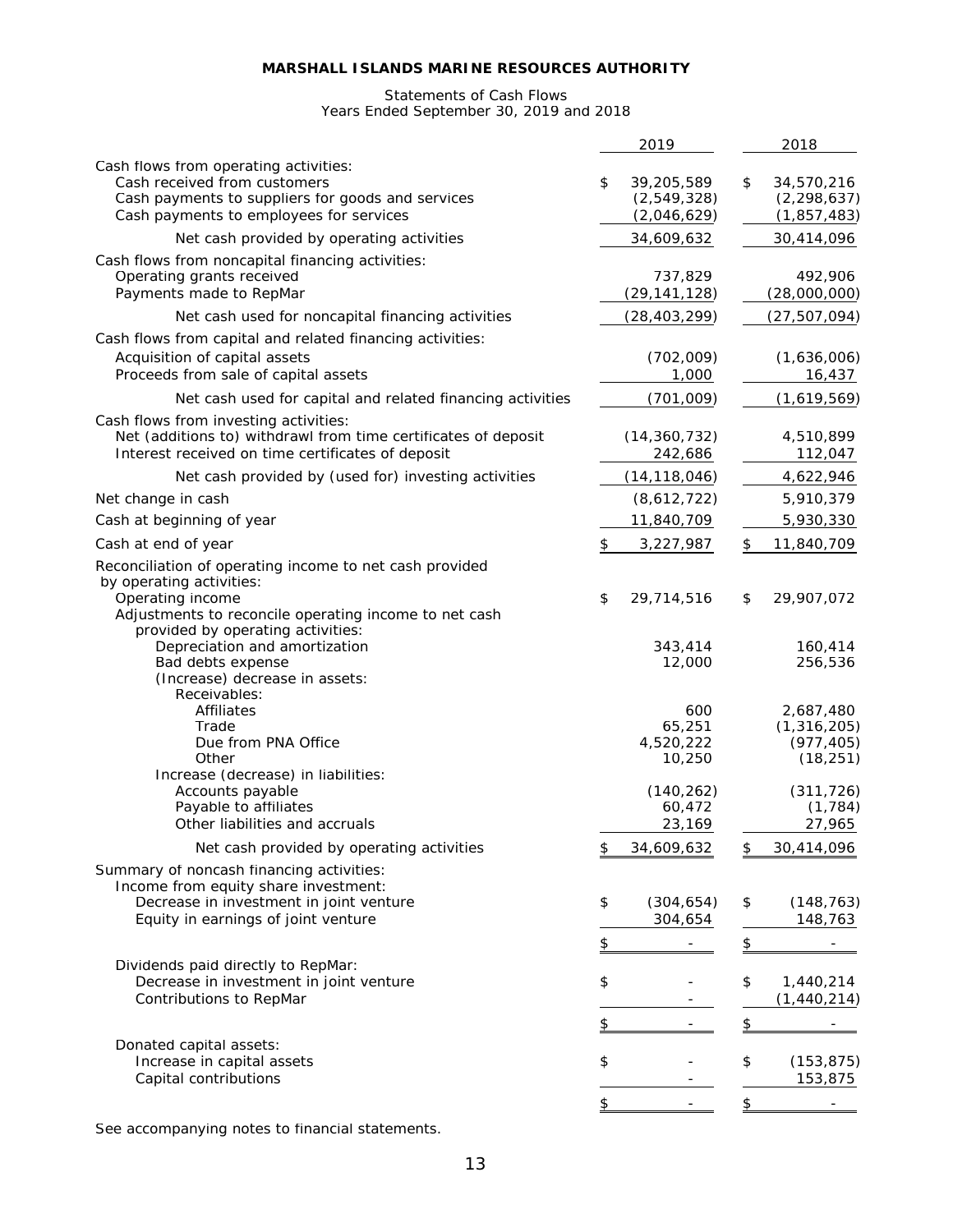Notes to Financial Statements September 30, 2019 and 2018

# (1) Organization

The Marshall Islands Marine Resources Authority (MIMRA), a component unit of the Republic of the Marshall Islands (RepMar), was created under Public Law 1997-60, the Marshall Islands Marine Resources Act of 1997. This legislation repealed Public Law 1988-12, the Marshall Islands Marine Resources Authority Act, 1988, and transferred all assets, liabilities, rights and obligations of the former Marshall Islands Marine Resources Authority (established under Public Law 1988-12) to MIMRA, effective October 2, 1997. MIMRA's principal line of business is to facilitate the sustainable and responsible use of the marine resources in the Marshall Islands. Access to the fishery waters of the Marshall Islands, including transshipment related activities, is granted by MIMRA to foreign and domestic-based fishing vessels through an access agreement, for which certain fees and licenses are levied.

MIMRA is governed by a seven-member Board of Directors, including three members consisting of the Minister of Natural Resources and Commerce, the Secretary of Foreign Affairs and Trade, and the Attorney General and four members appointed by the President of RepMar.

MIMRA's financial statements are incorporated into the financial statements of RepMar as a component unit.

# (2) Summary of Significant Accounting Policies

GASB Statement No. 34, *Basic Financial Statements - and Management's Discussion and Analysis - for State and Local Governments*, amended by GASB Statement No. 37, *Basic Financial Statements-and Management's Discussion and Analysis-for State and Local Governments: Omnibus*, GASB Statement No. 38, *Certain Financial Statement Note Disclosures*, and GASB Statement No. 61, *The Financial Reporting Entity: Omnibus – an amendment of GASB Statements No. 14 and No. 34*, establish financial reporting standards for governmental entities which require that management's discussion and analysis of the financial activities be included with the basic financial statements and notes and modifies certain other financial statement disclosure requirements.

To conform to the requirements of GASB Statement No. 34, equity is presented in the following net position categories:

- Net investment in capital assets capital assets, net of accumulated depreciation, plus construction or improvement of those assets.
- Restricted nonexpendable net position subject to externally imposed stipulations that requires MIMRA to maintain such permanently. At September 30, 2019 and 2018, MIMRA does not have nonexpendable net position. Expendable net position whose use by MIMRA is subject to externally imposed stipulations that can be fulfilled by actions of MIMRA pursuant to those stipulations or that expire by the passage of time. At September 30, 2019 and 2018, MIMRA has expendable net position as follows:

|                                                                                                                                                                            | 2019                                    | 2018                          |
|----------------------------------------------------------------------------------------------------------------------------------------------------------------------------|-----------------------------------------|-------------------------------|
| World Bank (International Development Association)<br>The Nature Conservancy (tuna fisheries improvement)<br>Chinese Taipei Trust Fund<br>The Nature Conservancy (Tuna Co) | \$262.676<br>150,000<br>13,319<br>5,000 | \$666,920<br>32,555<br>43,305 |
|                                                                                                                                                                            | \$430.995                               | \$742,780                     |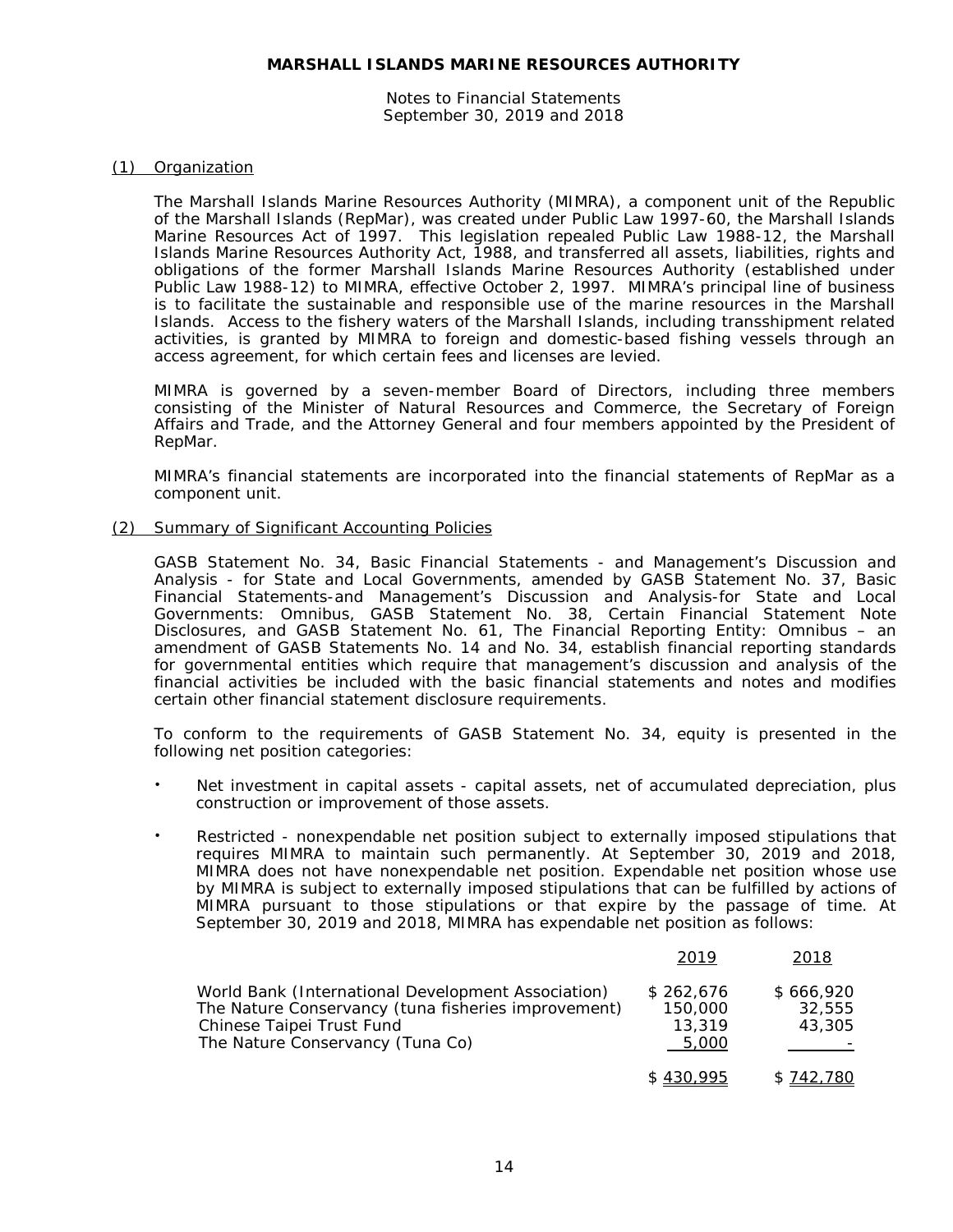Notes to Financial Statements September 30, 2019 and 2018

# (2) Summary of Significant Accounting Policies, Continued

 Unrestricted - net position that is not subject to externally imposed stipulations. Unrestricted net position may be designated for specific purposes by action of management or the Board of Directors or may otherwise be limited by contractual agreements with outside parties.

#### Basis of Accounting

Proprietary funds are accounted for on a flow of economic resources measurement focus. With this measurement focus, all assets and deferred outflows of resources, and liabilities and deferred inflows of resources associated with the operation of the fund are included in the statements of net position. Proprietary fund operating statements present increases and decreases in net position. The accrual basis of accounting is utilized by proprietary funds. Under this method, revenues are recorded when earned and expenses are recorded at the time liabilities are incurred. MIMRA considers operating revenues to include activities that have the characteristics of exchange transactions, such as (1) fishing rights, Vessel Day Scheme revenues, licensing, transshipment, and other fees, and (2) other local revenues. Revenues and expenses related to other activities are considered to be nonoperating.

# Cash and Time Certificates of Deposit

Custodial credit risk is the risk that in the event of a bank failure, MIMRA's deposits may not be returned to it. Such deposits are not covered by depository insurance and are either uncollateralized or collateralized with securities held by the pledging financial institution or held by the pledging financial institution but not in the depositor-government's name. MIMRA does not have a deposit policy for custodial credit risk.

For purposes of the statements of net position and cash flows, cash is defined as cash on hand and cash held in demand accounts. Deposits maintained in time certificates of deposit with original maturity dates greater than ninety days are separately classified. As of September 30, 2019 and 2018, the carrying amount of cash and time certificates of deposit were \$24,458,060 and \$18,710,050, respectively, and the corresponding bank balances were \$24,546,783 and \$18,769,241, respectively. Of the bank balances, \$2,161,356 and \$11,384,614, respectively, were maintained in a financial institution subject to Federal Deposit Insurance Corporation (FDIC) insurance. The remaining amounts of \$22,385,427 and \$7,384,627, respectively, were maintained in a financial institution not subject to depository insurance. As of September 30, 2019 and 2018, bank deposits in the amount of \$250,000 were FDIC insured. MIMRA does not require collateralization of its cash deposits; therefore, deposit levels in excess of FDIC insurance coverage are uncollateralized. Accordingly, these deposits are exposed to custodial credit risk.

#### Receivables

All receivables are uncollateralized and are due from customers, both governmental agencies and businesses, located within the Republic of the Marshall Islands and the Pacific region, including Japan, Korea and Taiwan. The allowance for doubtful accounts is stated at an amount which management believes will be adequate to absorb possible losses on accounts receivable that may become uncollectible based on evaluation of the collectability of these accounts and prior collection experience. The allowance is established through a provision for losses on accounts receivable charged to expense.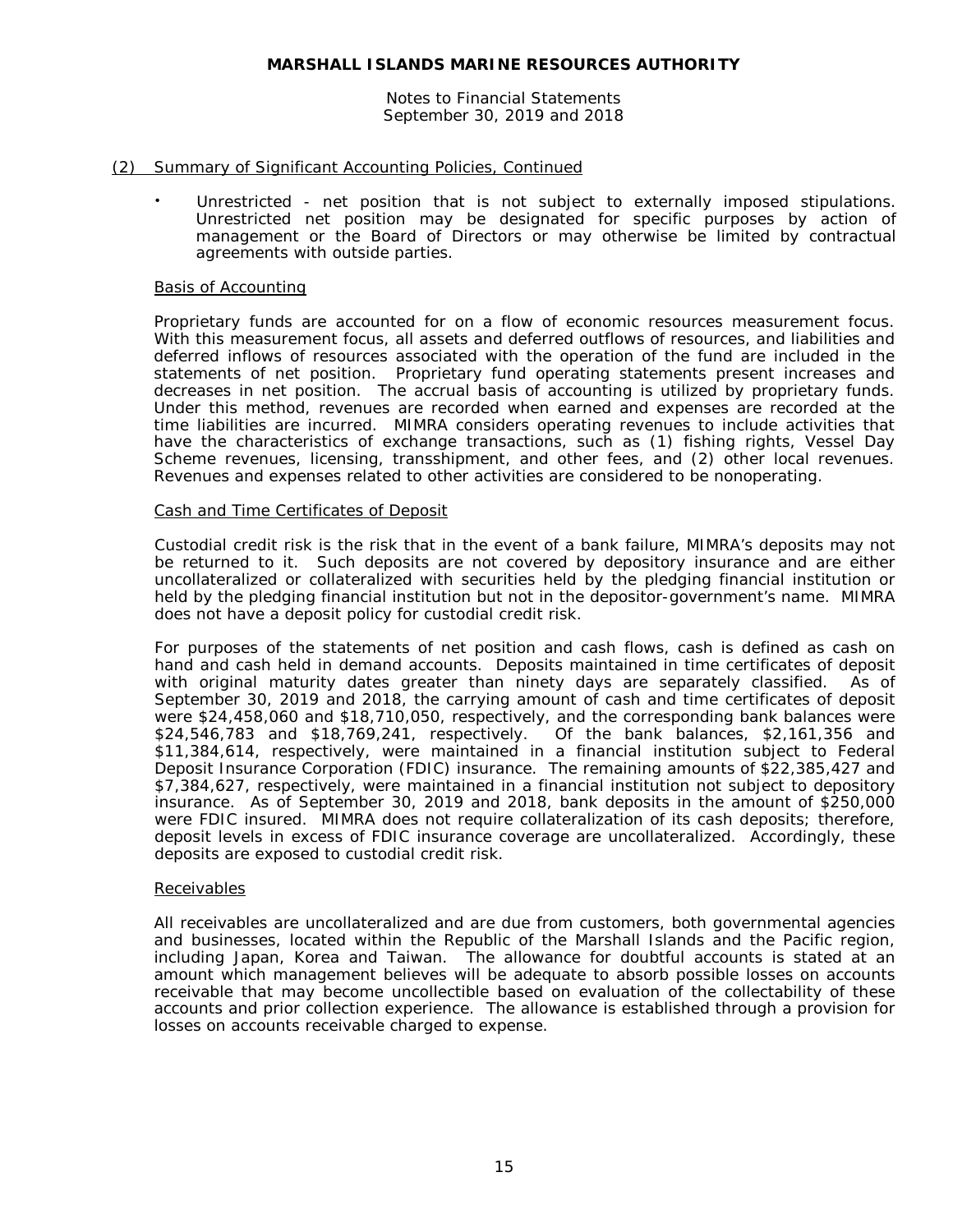Notes to Financial Statements September 30, 2019 and 2018

# (2) Summary of Significant Accounting Policies, Continued

#### Capital Assets

MIMRA has not adopted a formal capitalization policy for capital assets; however, items with a cost that equals or exceeds \$1,000 are generally capitalized. Depreciation is calculated using the straight-line method based on the estimated useful lives of the respective assets as follows:

| 40 years |
|----------|
| 10 years |
| 10 years |
| 3 years  |
| 4 years  |
| 4 years  |
| 6 years  |
|          |

#### Investments

The investment in stock of an affiliate is carried at Net Asset Value (NAV) per share net of an impairment reserve. Investments of 20% or more of the voting stock of a joint venture investee are presumed to give the investor significant influence and are carried using the equity method. Under the equity method, the investor records, as earnings or loss, its proportionate share of the investee's earnings or loss.

#### Deferred Outflows of Resources

In addition to assets, the statement of net position will sometimes report a separate section for deferred outflows of resources. This separate financial statement element represents a consumption of net position that applies to a future period and so will not be recognized as an outflow of resources (deduction of net position) until then. MIMRA has no items that qualify for reporting in this category.

#### Deferred Inflows of Resources

In addition to liabilities, the statement of net position will sometimes report a separate section for deferred inflows of resources. This separate financial statement element represents an acquisition of net position that applies to a future period and so will not be recognized as an inflow of resources (additions to net position) until then. MIMRA has no items that qualify for reporting in this category.

## **Taxes**

Corporate profits are not subject to income tax in the Republic of the Marshall Islands. The Government of the Republic of the Marshall Islands imposes a gross receipts tax of 3% on revenues. MIMRA is specifically exempt from this tax.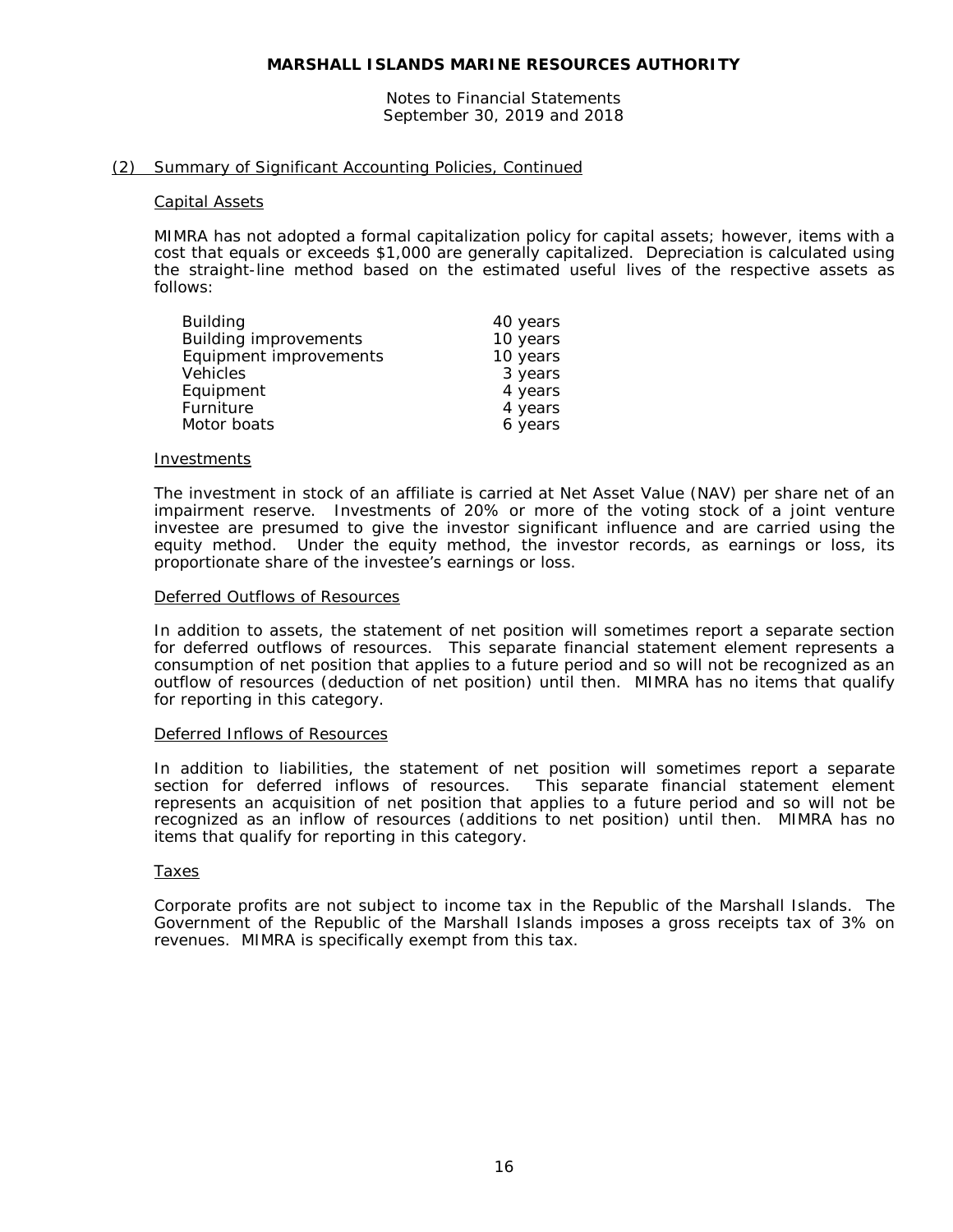Notes to Financial Statements September 30, 2019 and 2018

# (2) Summary of Significant Accounting Policies, Continued

#### Revenue Recognition

Fees with respect to services are recognized as the right to consideration accrues through the provision of the service to the customer. Licensing and other fees are recognized as revenue when paid based on the licensing period they pertain to. The Vessel Day Scheme (VDS) is a scheme where vessel owners can purchase and trade days fishing at sea in places subject to the Parties to the Nauru Agreement (PNA). Revenues from the VDS are recognized upon issuance of fishing days transfer notification.

Non-operating revenues and expenses primarily consist of equity earnings in joint venture, investment earnings, grants, and contributions to RepMar.

#### Compensated Absences

Vested or accumulated vacation leave is recorded as an expense and liability as the benefits accrue to employees. No liability is recorded for nonvesting accumulating rights to receive sick pay benefits. As of September 30, 2019 and 2018, the accumulated vacation leave liability totals \$92,033 and \$78,769, respectively, and is included within the statements of net position as other liabilities and accruals.

#### Estimates

The preparation of financial statements in accordance with accounting principles generally accepted in the United States of America requires management to make estimates and assumptions that affect the reported amounts of assets and deferred outflows of resources, liabilities and deferred inflows of resources, and disclosure of contingent assets and liabilities at the date of the financial statements and the reported amounts of revenues and expenses during the reporting period. Actual results could differ from those estimates.

#### Reclassifications

Certain balances in the 2018 financial statements have been reclassified to conform to the 2019 presentation. These reclassifications had no impact on operating income, net position or cash flows as previously reported.

#### New Accounting Standards

During the year ended September 30, 2019, MIMRA implemented the following pronouncements:

- GASB Statement No. 83, *Certain Asset Retirement Obligations*, which addresses accounting and financial reporting for certain asset retirement obligations (AROs) associated with the retirement of a tangible capital asset.
- GASB Statement No. 88, *Certain Disclosures Related to Debt, including Direct Borrowings and Direct Placements*, which improves the information that is disclosed in notes to government financial statements related to debt, including direct borrowings and direct placements.

The implementation of these standards did not have a material effect on the accompanying financial statements.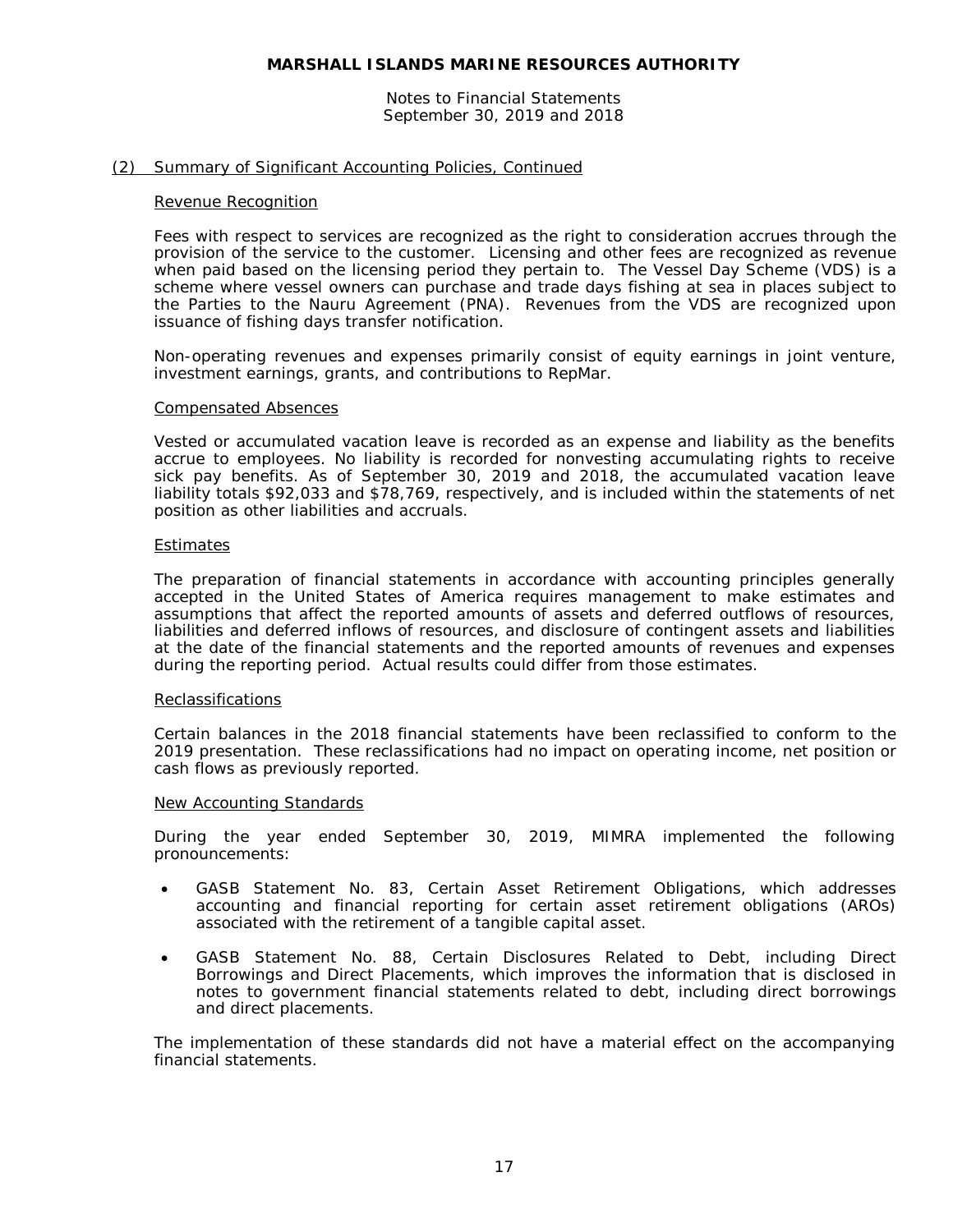Notes to Financial Statements September 30, 2019 and 2018

# (2) Summary of Significant Accounting Policies, Continued

#### New Accounting Standards, Continued

In January 2017, GASB issued Statement No. 84, *Fiduciary Activities*, which establishes criteria for identifying fiduciary activities of all state and local governments. The provisions in Statement No. 84 are effective for fiscal years beginning after December 15, 2018. Management does not believe that the implementation of this statement will have a material effect on the financial statements.

In June 2017, GASB issued Statement No. 87, *Leases*, which establishes a single model for lease accounting based on the foundational principle that leases are financings of the right to use an underlying asset. The provisions in Statement No. 87 are effective for fiscal years beginning after December 15, 2019. Management has yet to determine whether the implementation of this statement will have a material effect on the financial statements.

In June 2018, GASB issued Statement No. 89, *Accounting for Interest Cost Incurred before the End of a Construction Period*, which requires that interest cost incurred before the end of a construction period be recognized as an expense in the period in which the cost is incurred for financial statements prepared using the economic resources measurement focus. The provisions in Statement No. 89 are effective for fiscal years beginning after December 15, 2019. Management does not believe that the implementation of this statement will have a material effect on the financial statements.

In August 2018, GASB issued Statement No. 90, *Majority Equity Interests - an Amendment of GASB Statements No. 14 and No. 61*, which improves the consistency and comparability of reporting a government's majority equity interest in a legally separate organization and the relevance of financial statement information for certain component units. The provisions in Statement No. 90 are effective for fiscal years beginning after December 15, 2018. Management does not believe that the implementation of this statement will have a material effect on the financial statements.

In May 2019, GASB issued Statement No. 91, *Conduit Debt Obligations*, which clarifies the existing definition of a conduit debt obligation; establishing that a conduit debt obligation is not a liability of the issuer; establishing standards for accounting and financial reporting of additional commitments and voluntary commitments extended by issuers and arrangements associated with conduit debt obligations; and improving required note disclosures. The provisions in Statement No. 91 are effective for fiscal years beginning after December 15, 2020. Management does not believe that the implementation of this statement will have a material effect on the financial statements.

In May 2020, GASB issued Statement No. 95, *Postponement of the Effective Dates of Certain Authoritative Guidance*, which postpones the effective dates of GASB Statement No. 84, 89, 90 and 91 by one year and GASB Statement No. 87 by 18 months; however, earlier application of the provisions addressed in GASB Statement No. 95 is encouraged and is permitted to the extent specified in each pronouncement as originally issued. Management has yet to ascertain whether implementation of these statements will be postponed as provided in GASB Statement No. 95.

# (3) Risk Management

MIMRA is exposed to various risks of loss related to torts; theft of, damage to, and destruction of assets; errors and omissions; injuries to employees; and natural disasters. MIMRA has elected to purchase commercial insurance from independent third parties for the risks of loss to which it is exposed. Settled claims from these risks have not exceeded commercial insurance coverage for the past three years.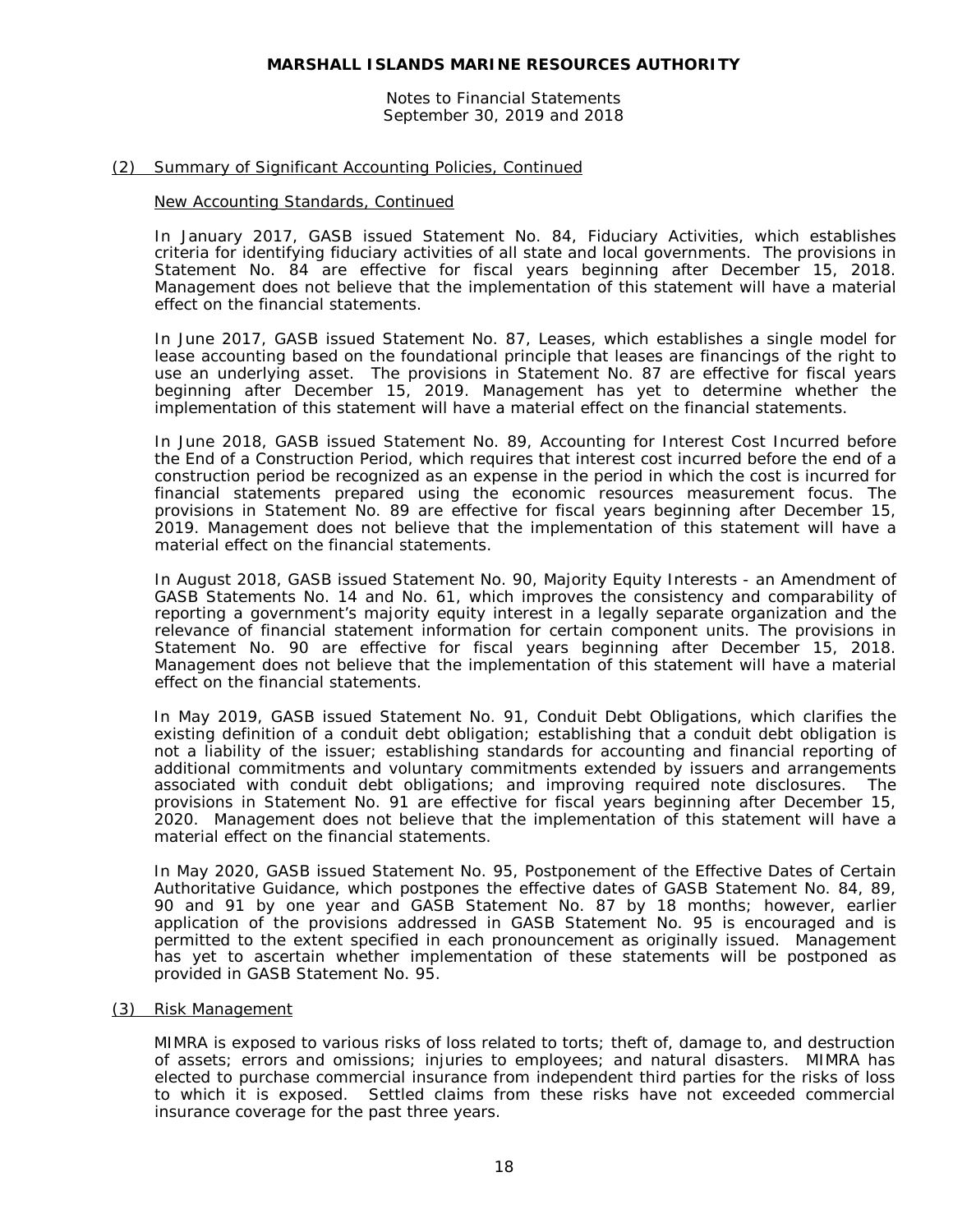Notes to Financial Statements September 30, 2019 and 2018

# (4) Investment in Joint Venture

In 2005, MIMRA entered into a joint venture agreement with Koo's Fishing Company, Ltd. (KFC) to form the Marshall Islands Fishing Company (MIFCO), an ongoing association for the purpose of engaging in the purse seine fishing business. The association was formally organized during fiscal year 2006 with the purchase of the vessel, RMI201. MIMRA and KFC's contributed capital at the time was \$2,940,000 and \$3,060,000, respectively, which represented a 49% and 51% interest, respectively, of the vessel's value of \$6,000,000.

The parties agreed that the joint venture will be operated by KFC and MIMRA will not be liable to the joint venture.

A summary of financial information as of and for the years ended December 31, 2019 and 2018, for investees accounted for using the equity method of accounting for investments, are as follows:

|                     | 2019         | 2018         |
|---------------------|--------------|--------------|
| Assets              | \$18,748,056 | \$15,156,141 |
| Liabilities         | \$7,867,885  | \$ 5,169,593 |
| Net earnings (loss) | 893.623      | \$ (193,891) |

No dividend distribution was received in 2019. A dividend distribution of \$1,440,214 was received in 2018 and was paid directly to RepMar, which was recorded by MIMRA as a contribution to RepMar.

An analysis of the change in the investment in joint venture during the years ended September 30, 2019 and 2018 is as follows:

|                                                                                      | 2019                   | 2018                                  |
|--------------------------------------------------------------------------------------|------------------------|---------------------------------------|
| Beginning balance<br>Equity in earnings of MIFCO<br>Dividend distribution from MIFCO | \$4,917,702<br>304.654 | \$6,209,153<br>148,763<br>(1,440,214) |
| Ending balance                                                                       | \$5,222,356            | \$4,917,702                           |

#### (5) Asset Held for Donation

In 2016, MIMRA purchased a \$500,000 building to donate to a third party. The donation was subsequently made during the year ended September 30, 2018. An impairment loss of \$500,000 was recorded in 2017 in relation to this building, which was subsequently demolished.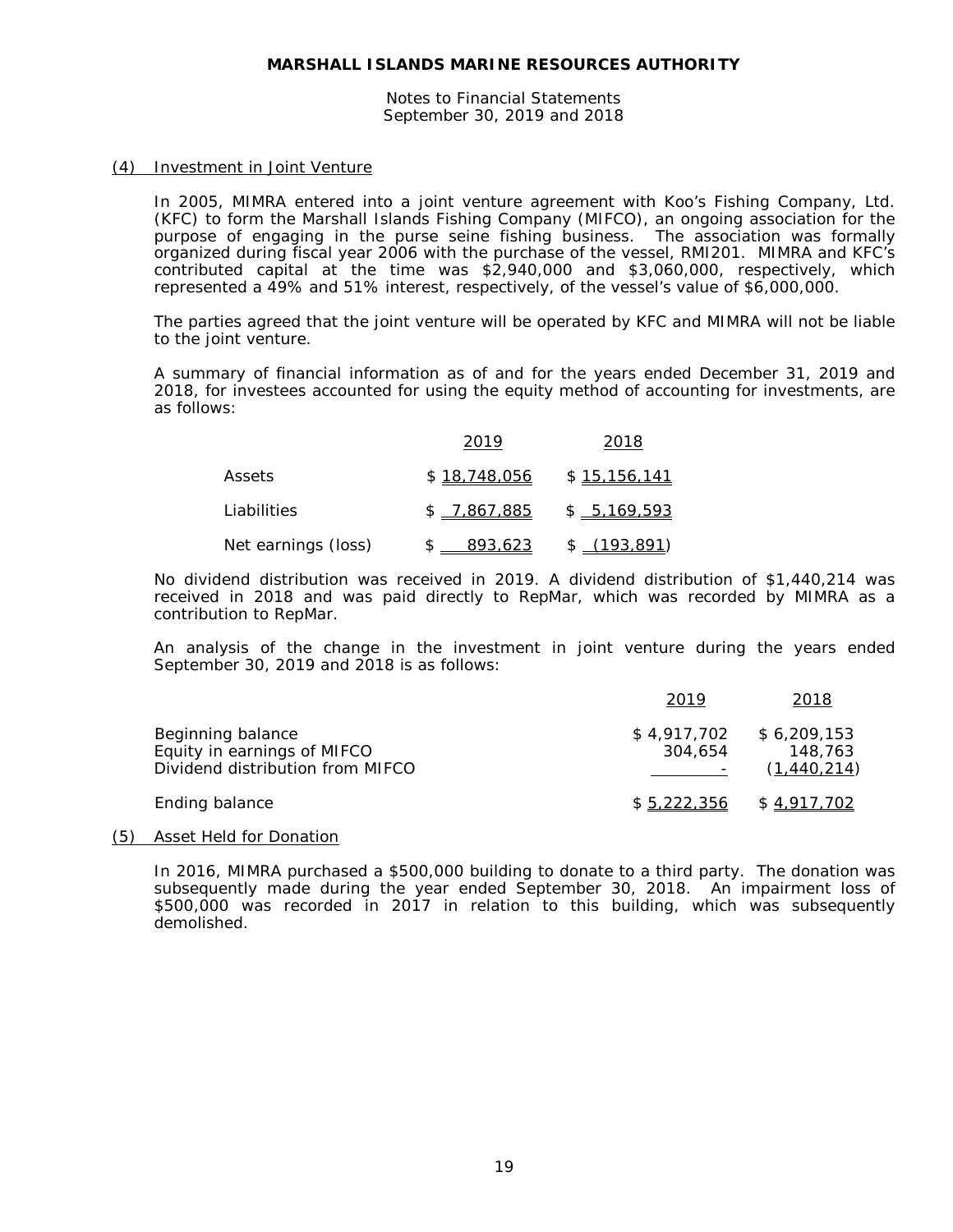#### Notes to Financial Statements September 30, 2019 and 2018

# (6) Capital Assets

Capital asset activity for the years ended September 30, 2019 and 2018 is as follows:

|                                                                                                                                                    |                                                                     |                                                         | 2019                                       |                                                                                |
|----------------------------------------------------------------------------------------------------------------------------------------------------|---------------------------------------------------------------------|---------------------------------------------------------|--------------------------------------------|--------------------------------------------------------------------------------|
|                                                                                                                                                    | October 1,<br>2018                                                  | <b>Additions</b>                                        | Disposal/Transfers                         | September30,<br>2019                                                           |
| <b>Building</b><br><b>Building improvements</b><br>Equipment<br>Equipment improvements<br><b>Vehicles</b><br>Furniture and fixtures<br>Motor boats | \$<br>210,874<br>691,046<br>109,270<br>374,764<br>43,218<br>163,912 | \$3,197,735<br>643,933<br>20,495<br>55,746              | \$<br>(123, 563)<br>(23, 995)<br>(32, 793) | \$3,197,735<br>210,874<br>1,211,416<br>109,270<br>371,264<br>66,171<br>163,912 |
| Less accumulated depreciation                                                                                                                      | 1,593,084<br>(966, 206)                                             | 3,917,909<br>(343, 414)                                 | (180, 351)<br>180,351                      | 5,330,642<br>1,129,269                                                         |
| Non-depreciable capital assets                                                                                                                     | 626,878<br>3,215,900                                                | 3,574,495<br>214,640                                    | (3,430,540)                                | 4,201,373                                                                      |
|                                                                                                                                                    | \$3,842,778                                                         | \$3,789,135                                             | \$ (3,430,540)<br>2018                     | \$4,201,373                                                                    |
|                                                                                                                                                    | October 1,<br>2017                                                  | Additions                                               | Disposal/Transfers                         | September 30,<br>2018                                                          |
| <b>Building improvements</b><br>Equipment<br>Equipment improvements<br>Vehicles<br>Furniture and fixtures<br>Motor boats                           | 210,874<br>591,089<br>96,052<br>289,080<br>43,218<br>158,512        | $\mathfrak{S}$<br>226,736<br>13,218<br>125,134<br>5,400 | \$<br>(126, 779)<br>(39, 450)              | \$<br>210,874<br>691,046<br>109,270<br>374,764<br>43,218<br>163,912            |
| Less accumulated depreciation                                                                                                                      | 1,388,825<br>(940, 790)                                             | 370,488<br>(160, 414)                                   | (166, 229)<br>134,998                      | 1,593,084<br>(966, 206)                                                        |
| Non-depreciable capital assets                                                                                                                     | 448,035<br>1,517,758                                                | 210,074<br>1,698,142                                    | (31, 231)                                  | 626,878<br>3,215,900                                                           |
|                                                                                                                                                    | \$1,965,793                                                         | \$1,908,216                                             | $$-(31,231)$                               | \$3,842,778                                                                    |

During the year ended September 30, 2018, MIMRA received a \$153,875 capital contribution in-kind donation of capital assets from the Overseas Fishery Cooperation Foundation of Japan.

During the year ended September 30, 2019, construction of the \$3,197,735 MIMRA building was completed and placed in service.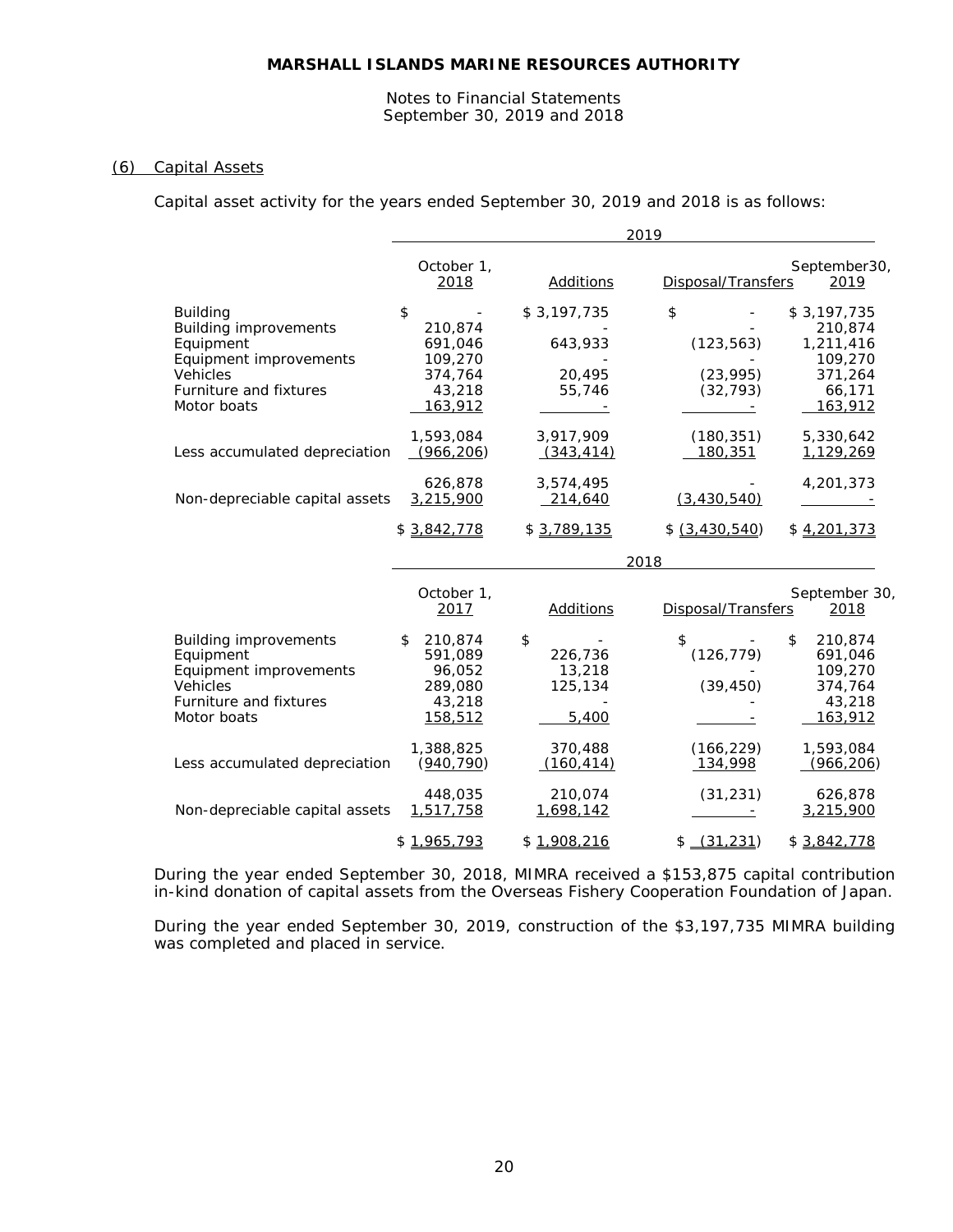Notes to Financial Statements September 30, 2019 and 2018

# (7) Investment in Stock of an Affiliated Entity

In 2014, MIMRA purchased 49,000 shares of Marshall Islands National Telecommunications Authority (MINTA), a component unit of RepMar, at \$20 per share. The investment in MINTA is recorded at NAV per share since MIMRA does not have a readily determinable fair value. The investment comprises approximately 15% of the outstanding shares of MINTA as of September 30, 2019 and 2018. No dividends were received during the years ended September 30, 2019 and 2018. As of September 30, 2019 and 2018, due to the investee's recurring losses and its inability to generate sufficient cash flows to meet its debt obligation, the investment is recorded at a \$0 carrying value, which is net of an impairment allowance in the accompanying financial statements.

#### (8) Related Party Transactions

MIMRA was created by the Nitijela of RepMar under Public Law 1997-60 and is thus considered a component unit of RepMar. Accordingly, MIMRA is affiliated with all RepMarowned and affiliated entities, including Tobolar Copra Processing Authority (Tobolar).

MIMRA acts as an agent of RepMar for the purposes of collecting and remitting income received from sovereign nations in accordance with various international fishing rights treaties. During the years ended September 30, 2019 and 2018, MIMRA collected \$2,314,357 and \$3,302,312, respectively, under these treaties.

During the years ended September 30, 2019 and 2018, MIMRA provided cash contributions to RepMar's General Fund of \$29,141,128 and \$29,440,214, respectively, in accordance with annual legislative appropriations as enacted by the Nitijela. In 2016, the Nitijela of RepMar enacted the Marshall Islands Marine Resources Authority (MIMRA Surplus Funds Amendment) Act 2016, effective January 1, 2016, which provided a process for the transfer to RepMar's General Fund of any surplus funds from MIMRA.

MIMRA utilizes services from certain affiliated entities at substantially the same terms and conditions as those incurred from third parties. A summary of related party transactions as of September 30, 2019 and 2018 and for the years then ended is as follows:

|                                                                                                     |                          | 2019              |                 |                         |
|-----------------------------------------------------------------------------------------------------|--------------------------|-------------------|-----------------|-------------------------|
|                                                                                                     | Revenues                 | <b>Expenses</b>   | Payables        | Receivables             |
| Marshall Islands Fishing Company<br>Koo's Fishing Company, Ltd.<br>Marshall Islands Social Security | \$1,441,500<br>4,447,500 | \$                | \$              | 60,000<br>£.<br>578,000 |
| Administration<br>Marshall Islands National Telecommunications                                      |                          | 219.673           | 116,078         |                         |
| Authority<br>Marshalls Energy Company, Inc.                                                         |                          | 35,187<br>101.563 | 2.507<br>10,810 |                         |
| RepMar<br><b>Tobolar Copra Processing Authority</b>                                                 |                          | 42,384<br>200     | 114,283         | 4,500<br>50,000         |
| Other                                                                                               |                          | 110,902           | 88,363          | 11,307                  |
|                                                                                                     | \$5.889.000              | \$509,909         | \$332.041       | 703,807                 |
| Less allowance for doubtful receivables                                                             |                          |                   |                 | (688,807)               |

\$ 15,000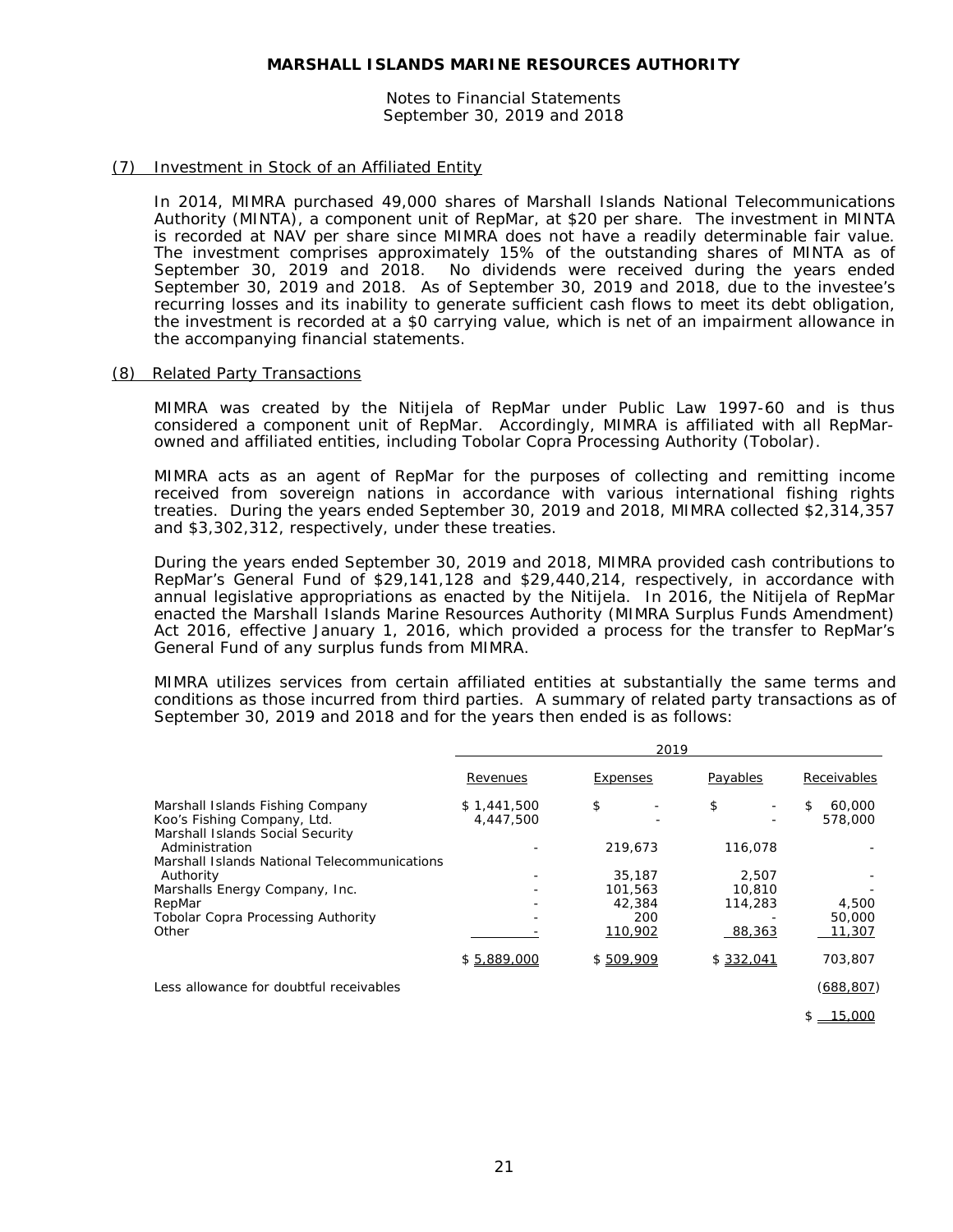Notes to Financial Statements September 30, 2019 and 2018

# (8) Related Party Transactions, Continued

|                                                                                                     | 2018                       |                 |                   |                   |
|-----------------------------------------------------------------------------------------------------|----------------------------|-----------------|-------------------|-------------------|
|                                                                                                     | Revenues                   | Expenses        | Payables          | Receivables       |
| Marshall Islands Fishing Company<br>Koo's Fishing Company, Ltd.<br>Marshall Islands Social Security | 912,500<br>\$<br>4,965,450 | \$              | \$                | 64,525<br>574,075 |
| Administration<br>Marshall Islands National Telecommunications                                      |                            | 212,354         | 94,858            |                   |
| Authority                                                                                           |                            | 39,982          |                   |                   |
| Marshalls Energy Company, Inc.<br>RepMar                                                            |                            | 86,463<br>1,765 | 23,803<br>112,520 | 4,500             |
| <b>Tobolar Copra Processing Authority</b><br>Other                                                  |                            | $-42,150$       | 40,388            | 50,000<br>11,307  |
|                                                                                                     | \$5,877,950                | \$382,714       | \$271,569         | 704,407           |
| Less allowance for doubtful receivables                                                             |                            |                 |                   | (688, 807)        |
|                                                                                                     |                            |                 |                   | 15,600            |

In 2013, MIMRA advanced \$100,000 to Tobolar for the purpose of assisting in funding the purchase of copra. The advance is uncollateralized and is non-interest bearing and is due and payable by Tobolar from the proceeds of oil sales. As of September 30, 2019 and 2018, \$50,000 remains uncollected and due from Tobolar.

In 2018, MIMRA occupied certain office space and uses properties belonging to RepMar at no cost. No lease agreements have been executed to formalize these arrangements and no rental payments are anticipated. The fair value of these contributions is presently not determinable. Accordingly, the contributed use of facilities has not been recognized as revenue and expenses in the accompanying financial statements.

# (9) Employee Retirement Plan

Effective January 1, 2019, MIMRA implemented a defined contribution retirement savings plan (the Plan) for its employees who have completed at least 3 months of service. Plan participants may contribute 5% up to 10% of their gross salaries to be matched 100% by MIMRA. Withdrawal from the Plan occurs upon termination of employment, retirement at age 65, permanent disability or death. Plan assets are held in a trust fund administered by a trustee in accordance with the trust agreement. Management has the authority to establish or amend Plan provisions and contribution requirements. MIMRA contributed \$32,231 to Plan participant accounts during the year ended September 30, 2019 and total plan assets was \$66,089 as of September 30, 2019.

# (10) Financing

# World Bank

In 2014, the World Bank approved funding to support the Pacific Islands Regional Oceanscape Program (PROP), a regional program of operations to strengthen the management of fisheries in the Pacific Islands. Various components and activities of the PROP are to be financed by the International Development Association (IDA) and the Global Environment Facility (GEF) Program. In 2015, MIMRA entered into a subsidiary agreement with RepMar for the purposes of executing the objectives of the PROP.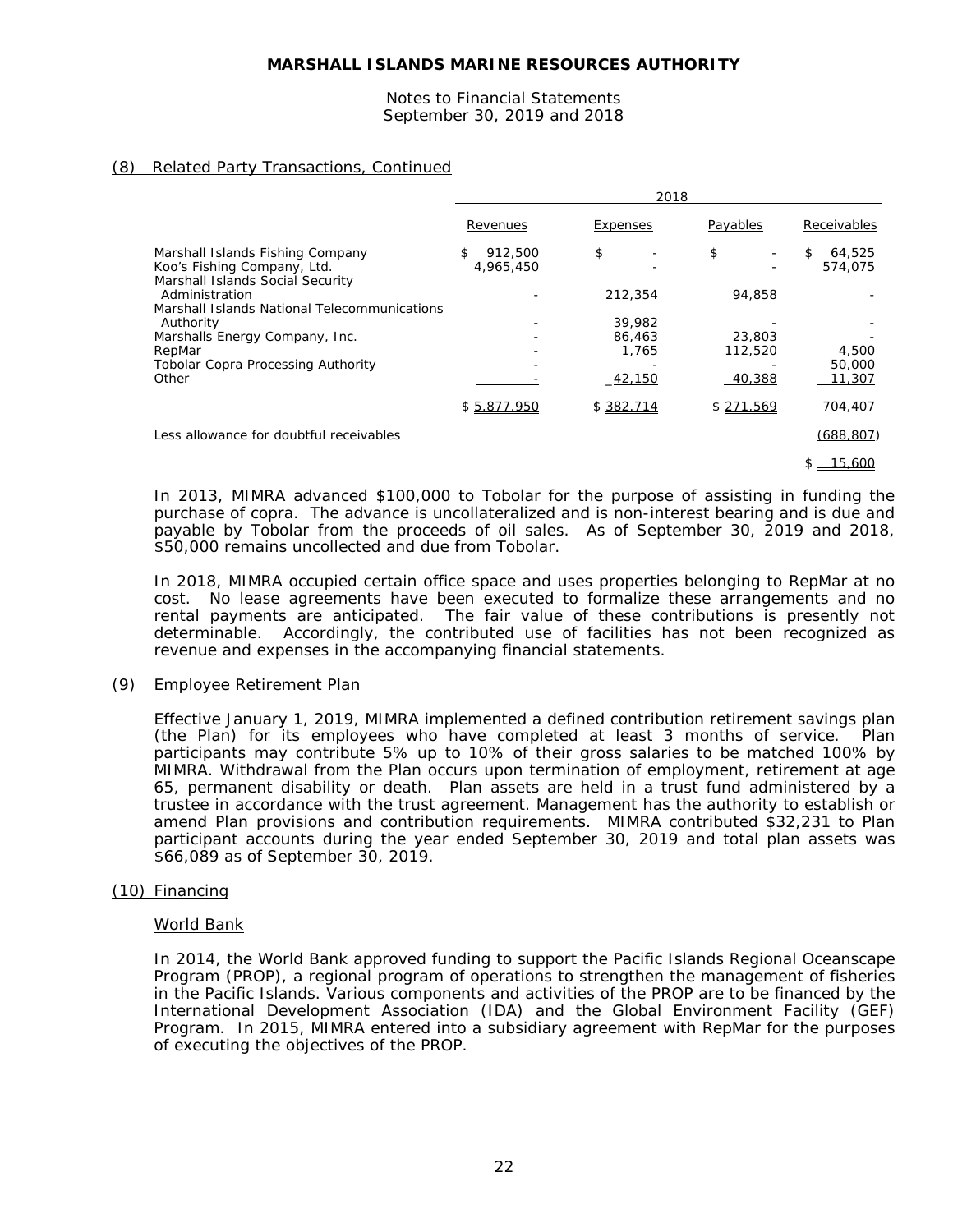Notes to Financial Statements September 30, 2019 and 2018

# (10) Financing, Continued

#### World Bank, Continued

During the years ended September 30, 2019 and 2018, MIMRA received \$558,138 and \$363,370, respectively, from the World Bank in the form of financial support from IDA (Grant ID 0170) to support implementation of strengthening the shared management of selected Pacific Island oceanic and coastal fisheries, and the critical habitats upon which they depend. In addition, MIMRA received \$24,691 and \$104,536, respectively, from the World Bank in the form of financial support from GEF (TF 18606). A summary of these grant activities is as follows: 2019 2018

|                                                                                                                                            | <b>2017</b>                          | 2010                               |
|--------------------------------------------------------------------------------------------------------------------------------------------|--------------------------------------|------------------------------------|
| IDA Grant ID 0170:<br>Balance at beginning of the year<br>Grant funds received during the year<br>Grant expenses incurred during the year  | \$666,920<br>558,138<br>(962, 382)   | \$609,365<br>363,370<br>(305, 815) |
| Balance at end of the year                                                                                                                 | \$262,676                            | 666,920<br>S.                      |
| GEF Grant TF 18606:<br>Balance at beginning of the year<br>Grant funds received during the year<br>Grant expenses incurred during the year | (2,642)<br>\$<br>24,691<br>(22, 866) | \$ (56,083)<br>104,536<br>(51,095) |
| Balance at end of the year                                                                                                                 | 8171                                 | (2,642)                            |

Management is of the opinion that the proceeds from the IDA and GEF grants have been expended in accordance with intended purposes specified in the respective grant agreements.

#### The Nature Conservancy

In 2017, The Nature Conservancy, a District of Columbia non-profit corporation, agreed to make a cooperative grant to RepMar, under the administration of MIMRA, whereby the parties will work together to improve the financial and environmental performance of the RMI's longline tuna fishery. The grant will be for a term of two years. A summary of grant activities follows:

|                                                                                                                     | 2019                 | 2018                            |
|---------------------------------------------------------------------------------------------------------------------|----------------------|---------------------------------|
| Balance at beginning of the year<br>Grant funds received during the year<br>Grant expenses incurred during the year | \$32.555<br>(33,010) | \$32,855<br>25,000<br>(25, 300) |
| Balance at end of the year                                                                                          | (455)                | $$ \frac{32,555}{ }$            |

During the year ended September 30, 2019, MIMRA received \$150,000 grant from The Nature Conservancy to fund the implementation of the 2019 Joint-Conservancy-Grantee Workplan in order to support the shared objectives of exploring options to diversify and increase RMI's earnings from tuna resources, eliminating illegal, unreported and unregulated fishing, marine spatial planning and assisting in the implementation of RMI National Oceans Policy. The grant expires on February 21, 2021. In addition, MIMRA received \$5,000 grant from The Nature Conservancy to fund MIMRA's costs in the creation of a new legal entity (TunaCo) that will serve as alternative end-to-end tuna supply chain model. The grant expires on January 31,<br>2020. No related expenses were incurred from these grants during the year ended No related expenses were incurred from these grants during the year ended September 30, 2019.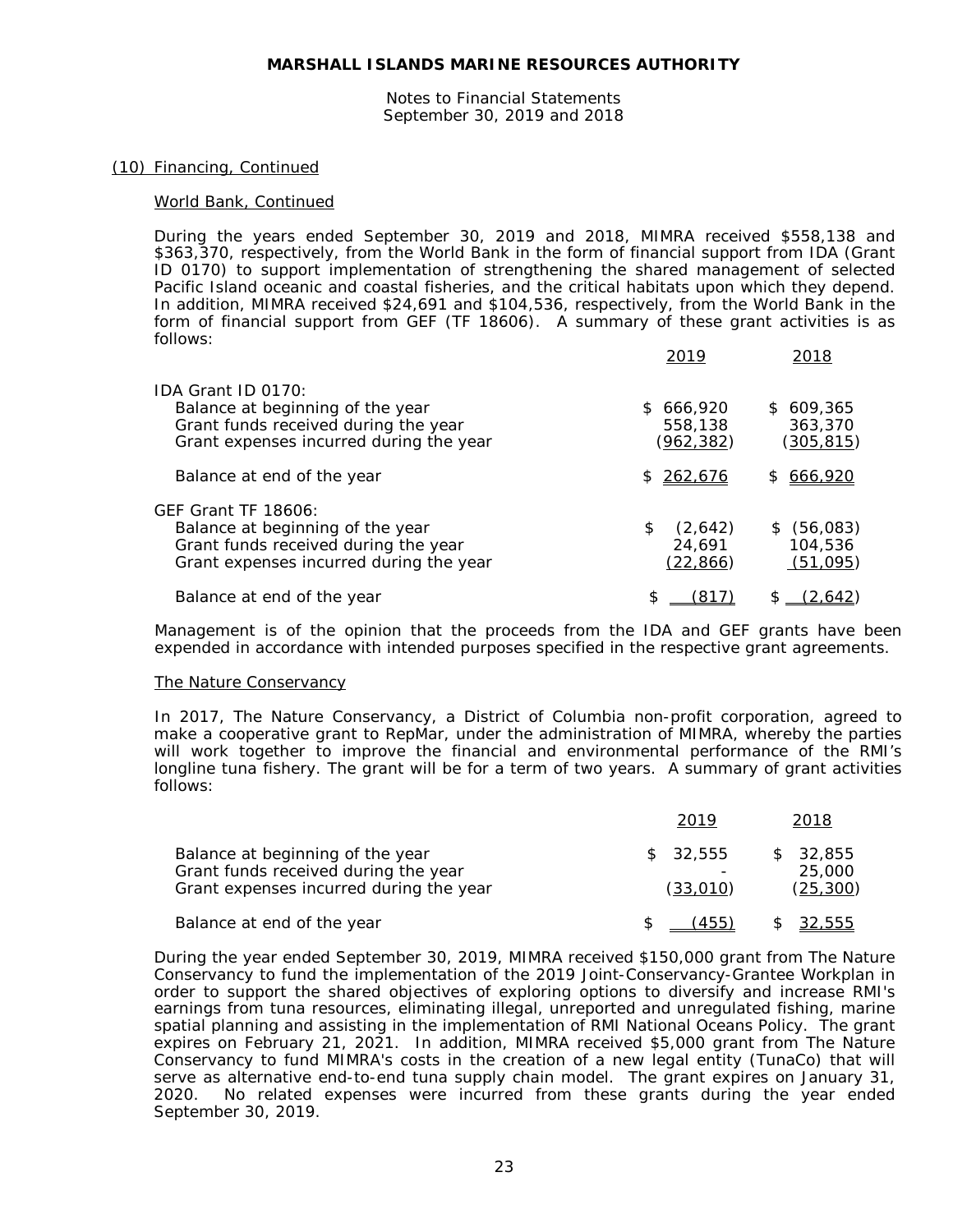Notes to Financial Statements September 30, 2019 and 2018

# (10) Financing, Continued

#### Chinese Taipei Trust Fund

In 2017, MIMRA received joint assistance from Pacific Community and Forum Fisheries Agency to improve data collection by the Observers and management. The purpose of the assistance is to build technical capacity at MIMRA for the efficiency of the National Observer Program. On July 10, 2017, MIMRA received \$49,940 from Chinese Taipei Trust Fund (CTTF) who approved the funding of the project. A summary of grant activities follows:

|                                                                             | 2019                 | 2018                 |
|-----------------------------------------------------------------------------|----------------------|----------------------|
| Balance at beginning of the year<br>Grant expenses incurred during the year | \$43.505<br>(29.986) | \$49,940<br>(6, 635) |
| Balance at end of the year                                                  | \$13,319             | \$43,305             |

#### (11) PNA Office

The PNA was established by eight sovereign nations (Federated States of Micronesia, Marshall Islands, Kiribati, Tuvalu, Solomon Islands, Nauru, Papua New Guinea, and Palau) in 1982. The PNA Office was established as a quasi-governmental organization in Majuro as the Head Office of the PNA and is responsible for administering of the VDS program, including collection of revenues associated with this program. During the years ended September 30, 2019 and 2018, MIMRA recognized revenues related to the VDS program of \$28,143,896 and \$25,842,384, respectively. As of September 30, 2019 and 2018, receivables due from the PNA Office associated with VDS revenues amounted to \$1,284,566 and \$5,804,788, respectively. During the years ended September 30, 2019 and 2018, MIMRA incurred administrative fees of \$45,354 and \$69,893, respectively, associated with administration of the VDS program by the PNA Office.

#### (12) Commitments

#### Lease Commitments

MIMRA has assumed payment obligations under certain ground leases, which were previous obligations of RepMar's Ministry of Culture and Internal Affairs. In addition, MIMRA assumed the obligation for a ground lease, which was previously the obligation of an unrelated party. These ground leases have original terms ranging from five to twenty-five years, expiring in 2019 through 2037.

In 2016, MIMRA also purchased a building for the PNA Office and assumed obligation for an attendant lease, which expires in 2037 (see note 5).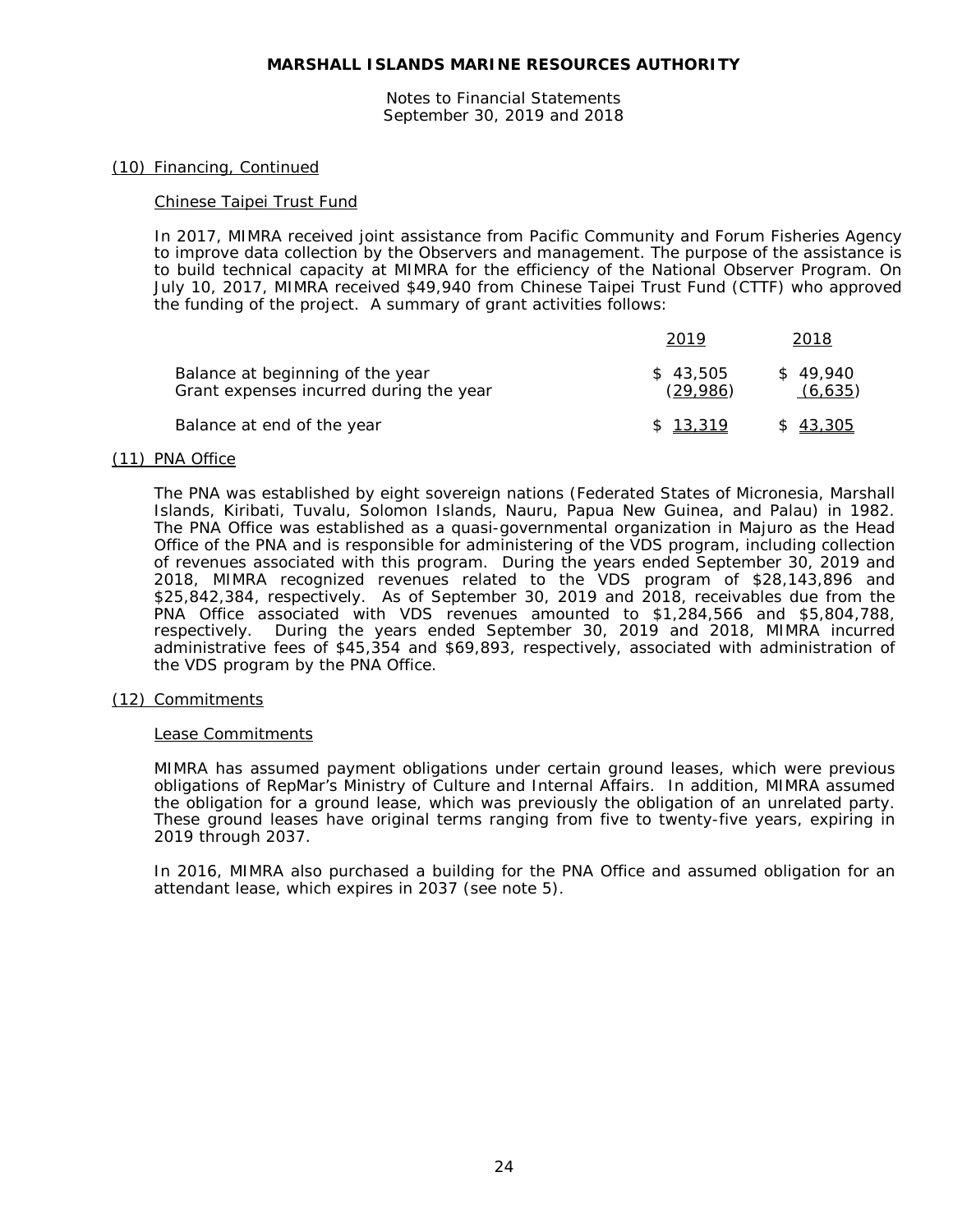Notes to Financial Statements September 30, 2019 and 2018

# (12) Commitments, Continued

# Lease Commitments, Continued

Total future minimum lease payments for subsequent years ending September 30, are as follows:

| Year ending<br>September 30,                                                      |                                                                                    |
|-----------------------------------------------------------------------------------|------------------------------------------------------------------------------------|
| 2020<br>2021<br>2022<br>2023<br>2024<br>2025 - 2029<br>2030 - 2034<br>2035 - 2037 | 43,319<br>\$<br>32,816<br>32,437<br>32,437<br>12,297<br>36,576<br>36,879<br>15,548 |
|                                                                                   | \$242,309                                                                          |

MIMRA has entered into lease agreements expiring over various years through December 15, 2022. Future minimum lease income for the subsequent years ending September 30 is as follows:

| Year ending<br>September 30, |                             |
|------------------------------|-----------------------------|
| 2020<br>2021<br>2022         | \$20,265<br>16,098<br>8.778 |
|                              | 45,141                      |

# (13) Subsequent Events

In October 2019, MIMRA purchased \$500,000 of capital assets of Aquaculture Technologies of the Marshall Islands (ATMI). MIMRA will provide assistance to ATMI in its hatchery activities.

On March 11, 2020, the World Health Organization declared the novel strain of coronavirus (COVID-19) a global pandemic and recommended containment and mitigation measures worldwide. As of June 17, 2020 there has been no confirmed case of COVID-19 in the Marshall Islands. However, MIMRA has started implementing precautionary measures, which include the temporary suspension of all observer activities, in conjunction with government imposed restrictions that negatively impact MIMRA's transshipment activities. Furthermore, fishing days of 757 remain unsold as of June 17, 2020 due to the combined impact of travel restrictions and low prices of tuna experienced at the beginning of 2020. The decline in revenues caused by these matters is expected to ultimately reduce MIMRA's future contributions to RepMar. Therefore, while MIMRA expects this matter to continuously impact its business, results of operations, and financial position, the related financial impact cannot be reasonably estimated at this time.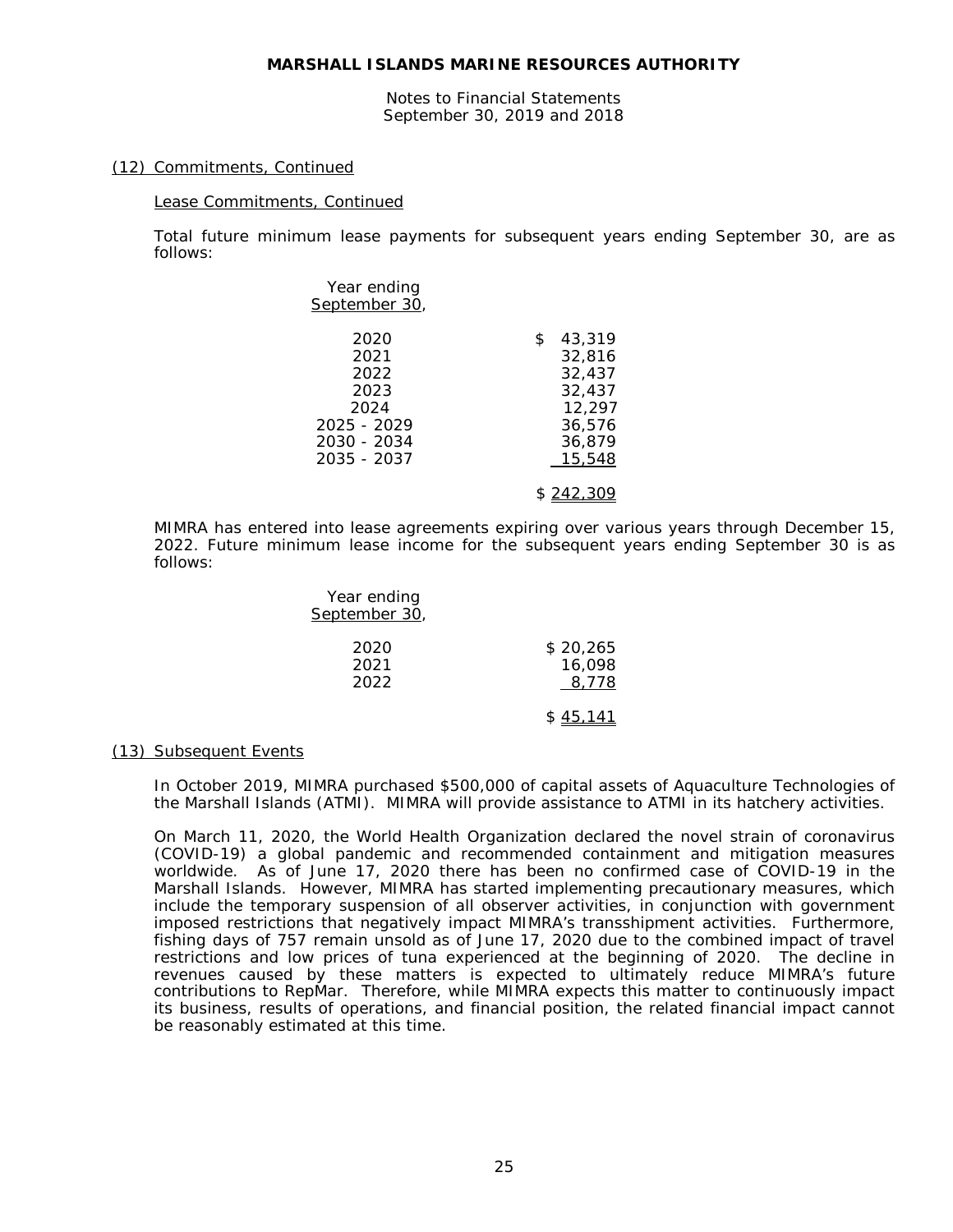

Deloitte & Touche LLP 361 South Marine Corps Drive Tamuning, GU 96913-3973 USA

Tel: +1 (671) 646-3884 Fax: +1 (671) 649-4265

www.deloitte.com

#### **INDEPENDENT AUDITORS' REPORT ON INTERNAL CONTROL OVER FINANCIAL REPORTING AND ON COMPLIANCE AND OTHER MATTERS BASED ON AN AUDIT PERFORMED IN ACCORDANCE WITH** *GOVERNMENT AUDITING STANDARDS*

Board of Directors Marshall Islands Marine Resources Authority:

We have audited, in accordance with auditing standards generally accepted in the United States of America and the standards applicable to financial audits contained in *Government Auditing Standards* issued by the Comptroller General of the United States, the financial statements of Marshall Islands Marine Resources Authority (MIMRA), which comprise the statement of net position as of September 30, 2019, and the statements of revenues, expenses and changes in net position and of cash flows for the year then ended, and the related notes to the financial statements, and have issued our report thereon dated June 17, 2020.

# **Internal Control Over Financial Reporting**

In planning and performing our audit of the financial statements, we considered MIMRA's internal control over financial reporting (internal control) to determine the audit procedures that are appropriate in the circumstances for the purpose of expressing our opinion on the financial statements, but not for the purpose of expressing an opinion on the effectiveness of MIMRA's internal control. Accordingly, we do not express an opinion on the effectiveness of MIMRA's internal control.

A *deficiency in internal control* exists when the design or operation of a control does not allow management or employees, in the normal course of performing their assigned functions, to prevent, or detect and correct, misstatements on a timely basis. A *material weakness* is a deficiency, or a combination of deficiencies, in internal control such that there is a reasonable possibility that a material misstatement of the entity's financial statements will not be prevented, or detected and corrected on a timely basis.

Our consideration of internal control was for the limited purpose described in the first paragraph of this section and was not designed to identify all deficiencies in internal control that might be material weaknesses or significant deficiencies. Given these limitations, during our audit we did not identify any deficiencies in internal control that we consider to be material weaknesses. However, material weaknesses may exist that have not been identified.

# **Compliance and Other Matters**

As part of obtaining reasonable assurance about whether MIMRA's financial statements are free from material misstatement, we performed tests of its compliance with certain provisions of laws, regulations, contracts, and grant agreements, noncompliance with which could have a direct and material effect on the determination of financial statement amounts. However, providing an opinion on compliance with those provisions was not an objective of our audit, and accordingly, we do not express such an opinion. The results of our tests disclosed no instances of noncompliance or other matters that are required to be reported under *Government Auditing Standards*.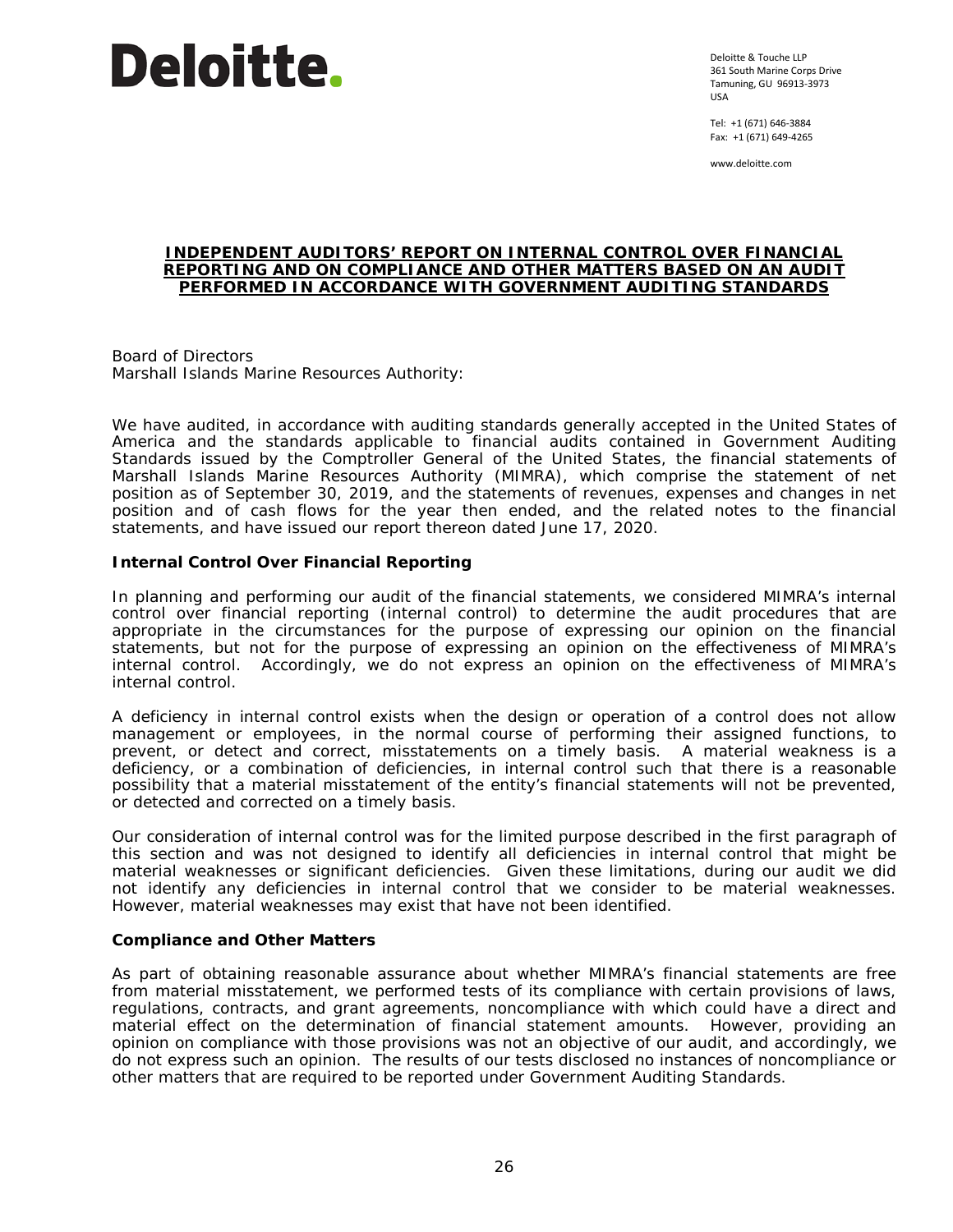# Deloitte.

# **Purpose of this Report**

The purpose of this report is solely to describe the scope of our testing of internal control and compliance and the result of that testing, and not to provide an opinion on the effectiveness of MIMRA's internal control or on compliance. This report is an integral part of an audit performed in accordance with *Government Auditing Standards* in considering MIMRA's internal control and compliance. Accordingly, this communication is not suitable for any other purpose.

 $\sqrt{d}$ 

June 17, 2020